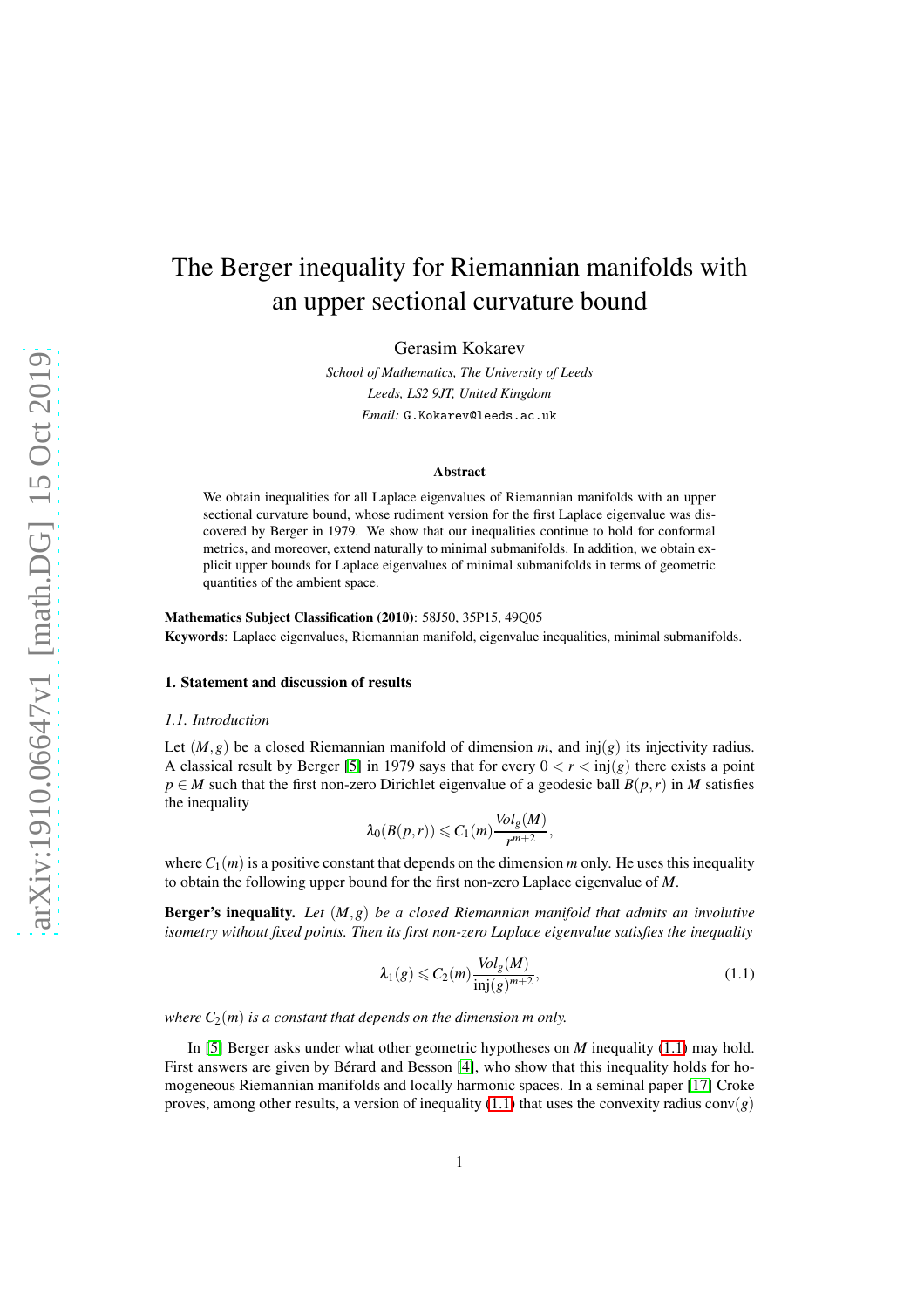instead of  $inj(g)$ , and holds for *arbitrary* closed Riemannian manifolds. More precisely, he shows that

$$
\lambda_1(g) \leqslant C_3(m) \frac{\text{Vol}_g(M)^2}{\text{conv}(g)^{2m+2}}.
$$
\n(1.2)

The argument in [\[17\]](#page-26-2) uses a slightly different (to the one above) estimate for the first nonzero Dirichlet eigenvalue of geodesic balls, which actually yields inequalities for all Laplace eigenvalues

<span id="page-1-2"></span>
$$
\lambda_k(g) \leqslant C_3(m) \frac{\text{Vol}_g(M)^2}{\text{conv}(g)^{2m+2}} k^{2m},\tag{1.3}
$$

where  $k \geq 1$  is an arbitrary integer. These inequalities for higher eigenvalues do not seem to appear in the literature, and we refer to Appendix [A](#page-25-0) for related details.

The purpose of this paper is to prove a version of the Berger inequality [\(1.1\)](#page-0-0) for all Laplace eigenvalues of Riemannian manifolds with an upper sectional curvature bound, and their minimal submanifolds. For example, we show that inequality  $(1.1)$ , as well as its neat version for higher Laplace eigenvalues, holds for manifolds of non-positive sectional curvature. More importantly, we show that these eigenvalue inequalities are *conformal* in nature, that is the ratio  $Vol_g(M)/\text{inj}(g)^m$  controls Laplace eigenvalues of all metrics conformal to *g*. We also discover another interesting feature of these inequalities – they are naturally *inherited my minimal submanifolds* in *M*. Below we discuss the results in detail.

# *1.2. Conformal nature of the Berger inequality*

Let (*M*,*g*) be a closed *m*-dimensional Riemannian manifold whose sectional curvatures are not greater than  $\delta \ge 0$ . By rad(*g*) we denote the quantity min{inj(*g*),  $\pi/(2\sqrt{\delta})$ }. When  $\delta = 0$ , we always assume that  $\pi/(2\sqrt{\delta})$  equals + $\infty$ , and hence, rad(*g*) coincides with the injectivity radius  $inj(g)$ . Further, we denote by

$$
0 = \lambda_0(g) < \lambda_1(g) \leqslant \lambda_2(g) \leqslant \ldots \leqslant \lambda_k(g) \leqslant \ldots
$$

the Laplace eigenvalues of a metric *g* on *M* repeated with respect to multiplicity. Our first result gives the following conformal bounds for all Laplace eigenvalues.

<span id="page-1-0"></span>Theorem 1.1. *Let* (*M*,*g*) *be a closed Riemannian manifold whose all sectional curvatures are not greater than*  $\delta \geqslant 0$ *. Then for any Riemannian metric*  $\tilde{g}$  conformal to g its Laplace eigenvalues *satisfy the inequalities*

$$
\lambda_k(\tilde{g}) Vol_{\tilde{g}}(M)^{2/m} \leqslant C_4(m) \left( \frac{Vol_g(M)}{\operatorname{rad}(g)^m} \right)^{1+2/m} k^{2/m}
$$

for any  $k\geqslant 1$ , where  $\mathrm{rad}(g)$  equals  $\min\{\mathrm{inj}(g),\pi/(2\sqrt{\delta})\}$ , and  $C_3(m)$  is a positive constant that *depends on the dimension m of M only. In particular, the Laplace eigenvalues of the metric g satisfy the inequalities*

<span id="page-1-1"></span>
$$
\lambda_k(g) \leqslant C_4(m) \frac{\text{Vol}_g(M)}{\text{rad}(g)^{m+2}} k^{2/m} \tag{1.4}
$$

*for any*  $k \geq 1$ *.* 

Note that under the hypotheses of Theorem [1.1,](#page-1-0) even the inequality for the first non-zero Laplace eigenvalue in [\(1.4\)](#page-1-1) seems to be absent in the literature. When the sectional curvatures of *M* are non-positive, inequalities [\(1.4\)](#page-1-1) give a neat generalisation of the Berger inequality, and improve Croke's inequalities [\(1.3\)](#page-1-2). To our knowledge, it is unknown whether in the absence of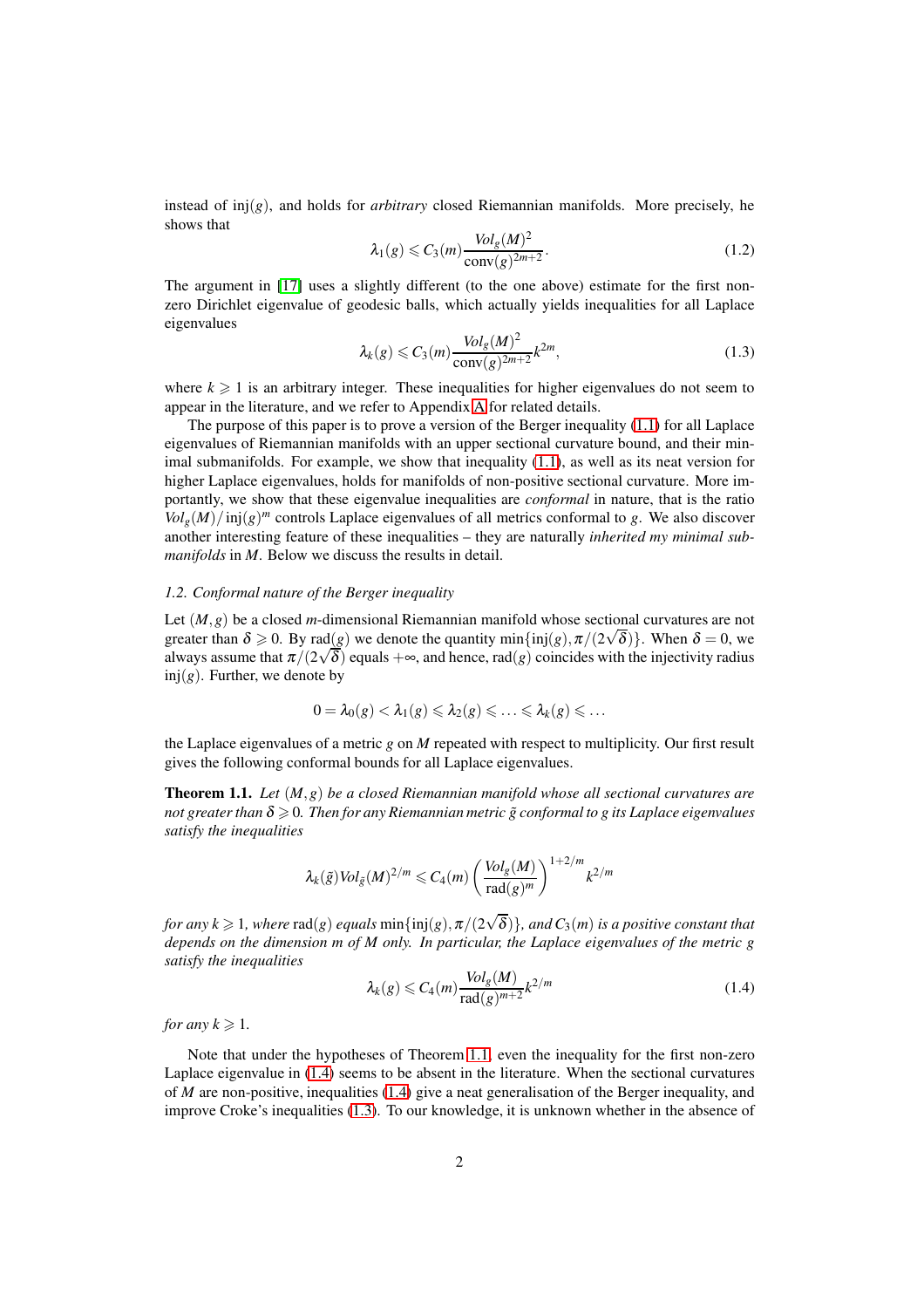a curvature hypothesis the power  $k^{2m}$  in inequalities [\(1.3\)](#page-1-2) can be replaced by the asymptotically sharp power  $k^{2/m}$ .

Recall that a celebrated result by Korevaar [\[23\]](#page-27-0) says that for any closed *m*-dimensional Riemannian manifold  $(M, \tilde{g})$  its Laplace eigenvalues satisfy the inequalities

$$
\lambda_k(\tilde{g}) Vol_{\tilde{g}}(M)^{2/m} \leqslant C k^{2/m},
$$

where *C* is the constant that depends on the conformal class of a metric  $\tilde{g}$  in a rather implicit way. Thus, Theorem [1.1](#page-1-0) can be viewed as an explicit version of Korevaar's result that describes the dependance of the constant on the geometry of a background metric *g* in a given conformal class. Upper bounds for Laplace eigenvalues in terms of other conformal invariants can be also found in [\[21,](#page-27-1) [25\]](#page-27-2). Using the Weyl law

$$
\lambda_k(g) \operatorname{Vol}_g(M)^{2/m} \sim \frac{4\pi^2}{\omega_m^{2/m}} k^{2/m} \quad \text{as } k \to +\infty,
$$

where  $\omega_m$  is the volume of a unit ball in the *m*-dimensional Euclidean space, we may pass to the limit as  $k \to +\infty$  in the inequalities in Theorem [1.1](#page-1-0) to obtain that  $Vol_g(M) \ge C_4(m) \text{ rad}(g)^m$ . This inequality is well-known: it is a consequence of standard volume comparison theorems, and is reminiscent to the so-called "volume – injectivity radius" inequality due to Berger [\[6\]](#page-26-3), see the discussion in Section [2.](#page-6-0) Thus, the collection of inequalities [\(1.4\)](#page-1-1) can be viewed as a quantized version of the classical geometric inequality.

The proof of Theorem [1.1](#page-1-0) builds on the results from [\[19,](#page-27-3) [16\]](#page-26-4) and [\[21\]](#page-27-1). The key ingredient is a construction of disjoint sets whose measure is carefully controlled by our geometric hypotheses. Though similar ideas, originating in the work by Buser [\[8\]](#page-26-5) and Korevaar [\[23\]](#page-27-0), have been used in a few papers recently, see for example [\[21,](#page-27-1) [24,](#page-27-4) [22\]](#page-27-5), and [\[25\]](#page-27-2), our hypotheses are rather different from the previous work. In particular, we do not use a lower Ricci curvature bound for a background or auxiliary metric, which is so essential in most of the past papers. Our argument is based on the revision of recently developed techniques that allows to obtain a rather neat control of constants in the estimates for the measure of disjoint sets.

#### *1.3. The Berger inequality for minimal submanifolds*

Now we consider closed Riemannian manifolds  $(\Sigma^n, g_{\Sigma})$  that can be isometrically immersed into  $(M, g)$  as minimal submanifolds. In the sequel we might endow such a manifold  $\Sigma<sup>n</sup>$  with another metric *h*, and denote by

$$
0 = \lambda_0(\Sigma^n, h) < \lambda_1(\Sigma^n, h) \leqslant \lambda_2(\Sigma^n, h) \leqslant \ldots \leqslant \lambda_k(\Sigma^n, h) \leqslant \ldots
$$

its Laplace eigenvalues, repeated with respect to multiplicity. Our next result shows that confor-mal eigenvalue bounds in Theorem [1.1](#page-1-0) extend naturally to minimal submanifolds  $\Sigma^n \subset M$ .

<span id="page-2-1"></span>Theorem 1.2. *Let* (*M*,*g*) *be a closed Riemannian manifold whose all sectional curvatures are not greater than*  $\delta \geqslant 0$ , and  $\Sigma^n \subset M$  a closed immersed minimal submanifold of dimension n. *Then for any Riemannian metric h on* Σ *n conformal to g*<sup>Σ</sup> *its Laplace eigenvalues satisfy the inequalities*

$$
\lambda_k(\Sigma^n, h) \, Vol_h(\Sigma^n)^{2/n} \leqslant C_6(n) \left( \frac{Vol_g(\Sigma^n)}{\text{rad}(g)^n} \right)^{1+2/n} k^{2/n}
$$

*for any k*  $\geq$  1*, where* rad(*g*) *is the ambient quantity* min{inj(*g*),  $\pi/(2\sqrt{\delta})$ }*, and*  $C_6(n)$  *is a positive constant that depends on the dimension n only. In particular, the Laplace eigenvalues of the metric g<sub>Σ</sub> satisfy the inequalities* 

<span id="page-2-0"></span>
$$
\lambda_k(\Sigma^n, g_{\Sigma}) \leqslant C_6(n) \frac{\text{Vol}_g(\Sigma^n)}{\text{rad}(g)^{n+2}} k^{2/n} \tag{1.5}
$$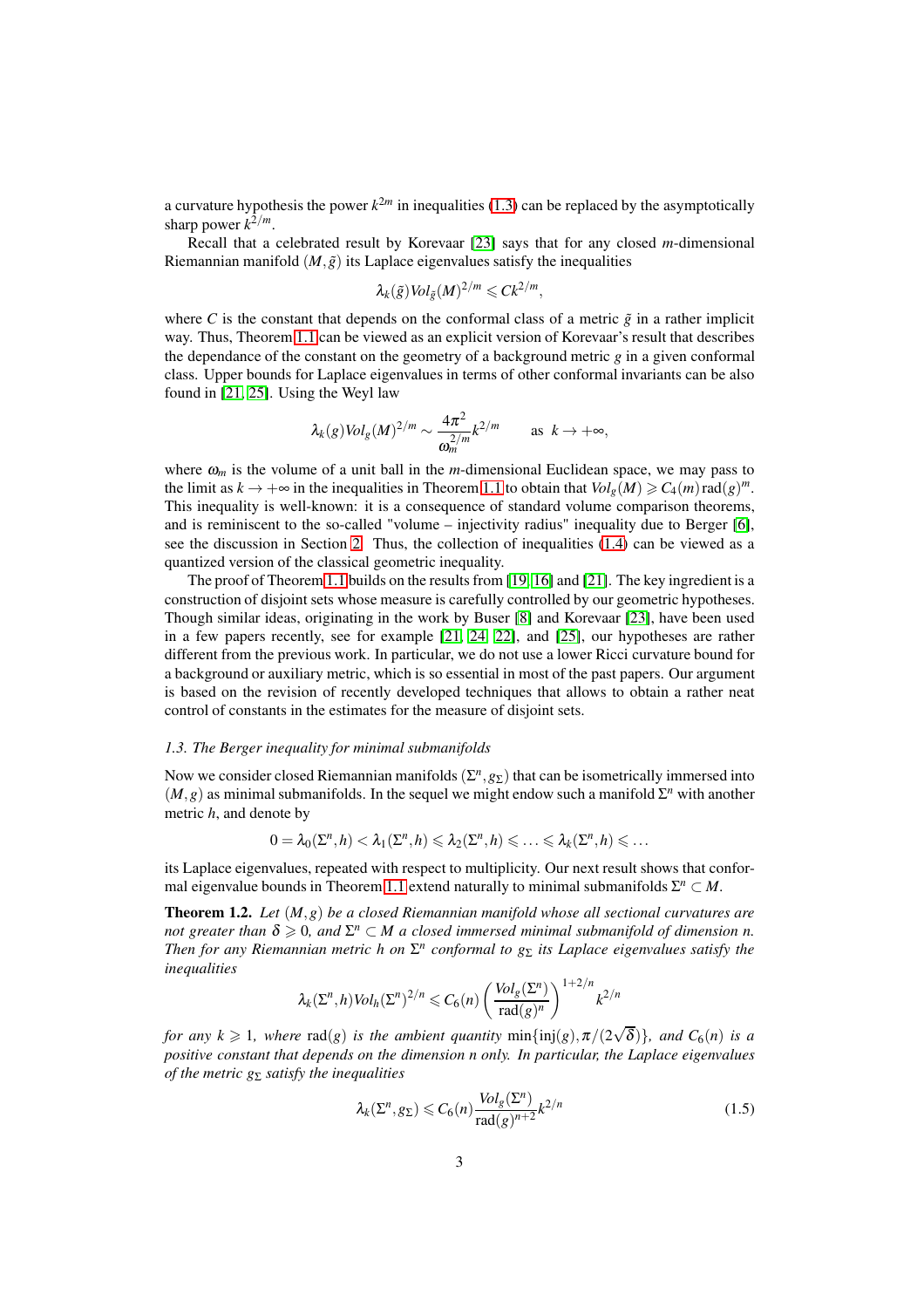## *for any*  $k \geq 1$ *.*

Similar to the discussion after Theorem [1.1,](#page-1-0) we note that even the inequality for the first non-zero Laplace eigenvalue in [\(1.5\)](#page-2-0) is new. Passing to the limit as  $k \to +\infty$  in inequalities [\(1.5\)](#page-2-0), we obtain the lower bound for

<span id="page-3-0"></span>
$$
Vol_g(\Sigma^n) \geqslant C_6(n) \operatorname{rad}(g)^n \tag{1.6}
$$

the volume of an immersed minimal submanifold  $\Sigma<sup>n</sup>$ . This geometric inequality can be independently obtained from comparison monotonicity theorems for minimal submanifolds, see the discussion in Section [2.](#page-6-0) When the sectional curvatures of *M* are non-positive, inequality [\(1.6\)](#page-3-0) can be already derived from the work of Anderson [\[2\]](#page-26-6). When the upper bound  $\delta$  for sectional curvatures of *M* is positive, to our knowledge, it is unknown whether the quantity used by Anderson is monotonic, see [\[20\]](#page-27-6) for a related discussion. For this case we prove monotonicity of a different quantity, which might be of independent interest. These monotonicity theorems yield two-sided volume bounds for the volumes of extrinsic balls, and play a crucial role in the proof of Theorem [1.2.](#page-2-1)

Theorem [1.2](#page-2-1) can be extended to the case when *M* is complete, but not necessarily compact. If the injectivity radius inj $(g)$  of *M* is positive, then the statement of Theorem [1.2](#page-2-1) continues to hold for closed minimal submanifolds  $\Sigma^n \subset M$ . If inj $(g) = 0$ , then the injectivity radius in the formula for rad(*g*) should be replaced by the quantity  $\inf\{\text{inj}_p(g) : p \in \Sigma^n\}$ . If  $\Sigma^n$  is not closed, then one can consider boundary value problems for domains  $\Omega \subset \Sigma^n$ . In this case the statement of Theorem [1.2](#page-2-1) is amenable to extensions to the Neumann eigenvalue problem. Below we give a sample version of such a result. For the sake of simplicity we assume that the ambient manifold *M* is a Cartan-Hadamard space, that is a complete simply-connected space with non-positive sectional curvatures. First, we introduce more notation.

Let  $\Sigma<sup>n</sup>$  be a complete minimal submanifold in a Cartan-Hadamard space  $M$ . By the mono-tonicity theorem of Anderson [\[2\]](#page-26-6) the ratio  $Vol(B(p, r) \cap \Sigma^n)/(\omega_n r^n)$  is a non-decreasing function of  $r > 0$ , where  $B(p, r)$  is a ball of radius r in M, and  $\omega_n$  is the volume of a unit ball in the Euclidean space  $\mathbb{R}^n$ . By  $\theta(\Sigma^n)$  we denote the (possibly infinite) quantity

$$
\theta(\Sigma^n)=\lim_{r\to+\infty}\frac{\text{Vol}_g(B(p,r)\cap\Sigma^n)}{\omega_nr^n};
$$

it does not depend on a reference point  $p \in M$ , and is called the *density at infinity* of  $\Sigma^n$ . We have the following version of Theorem [1.2.](#page-2-1)

<span id="page-3-1"></span>**Theorem 1.3.** *Let*  $(M, g)$  *be a Cartan-Hadamard manifold, and*  $\Sigma^n \subset M$  *a complete properly*  $i$ mmersed minimal submanifold. Then for any precompact domain  $\Omega \subset \Sigma^n$  and any Riemannian *metric h on*  $\Omega$  *conformal to*  $g_{\Sigma}$  *its Neumann eigenvalues satisfy the inequalities* 

$$
\lambda_k(\Omega,h) \text{Vol}_h(\Omega)^{2/n} \leqslant C_7(n) \theta(\Sigma^n)^{1+2/n} k^{2/n}
$$

*for any k*  $\geq$  1*, where C<sub>7</sub>(n) is a positive constant that depends on the dimension n only.* 

We end this discussion on the Neumann problem with the following two remarks. First, when *M* is a Euclidean space  $\mathbb{R}^m$ , there is an abundance of examples when  $\theta(\Sigma^n)$  is finite  $-$  this is always the case when  $\Sigma<sup>n</sup>$  has finite total curvature. More precisely, by the classical results of Osserman [\[30,](#page-27-7) [31\]](#page-27-8), Chern and Osserman [\[12\]](#page-26-7), and Anderson [\[3\]](#page-26-8), such manifolds have finite topological type, that is, they are diffeomorphic to smooth compact manifolds with finitely many points removed. These points correspond to the ends of a minimal submanifold  $\Sigma<sup>n</sup>$ , and the density at infinity  $\theta(\Sigma^n)$  coincides with their number counted with multiplicity. When  $n \geq 3$ , by [\[3\]](#page-26-8) each end of  $\Sigma^n$  is embedded and its multiplicity equals one. In other words, when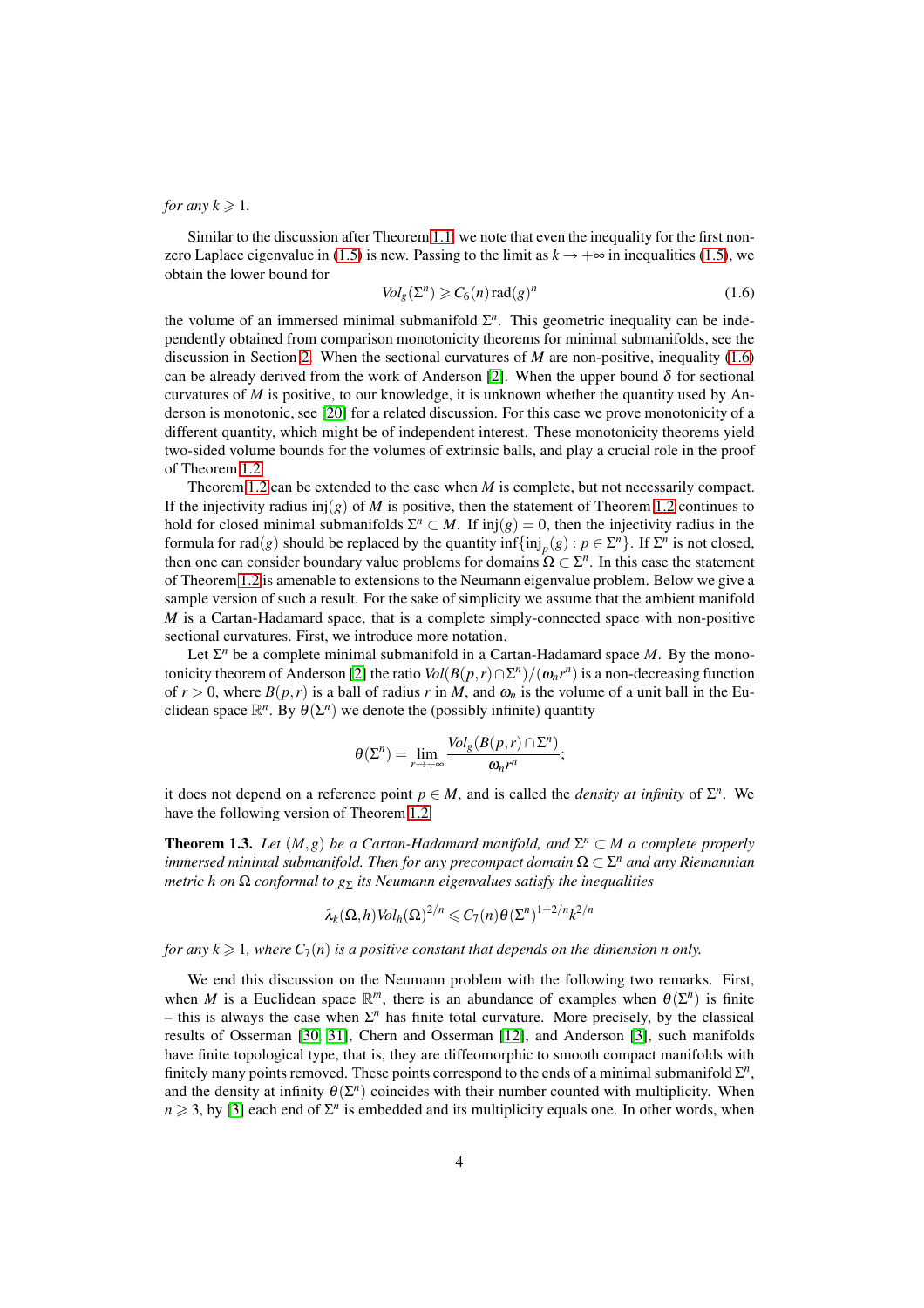$n \geqslant 3$ , the density at infinity of such a minimal submanifolds is precisely the number of ends. Thus, Theorem [1.3](#page-3-1) yields *topological eigenvalue bounds* for domains in minimal submanifolds  $\Sigma^n \subset \mathbb{R}^m$  of finite total curvature.

Second, to our knowledge, no upper bounds for Neumann eigenvalues of domains in minimal submanifolds  $\Sigma^n \subset \mathbb{R}^m$  is known until now, unless  $\Sigma^n$  is an affine subspace. The situation is in contrast with the Dirichlet problem, where (in this case more natural lower) bounds for the Dirichlet eigenvalues have been known since 1984, see [\[10,](#page-26-9) [29\]](#page-27-9). Thus, Theorem [1.3](#page-3-1) gives an answer to the question that appears to have been open for some time.

#### *1.4. Ambient bounds for Laplace eigenvalues of minimal submanifolds*

There is another version of Theorem [1.2](#page-2-1) that leads to bounds for Laplace eigenvalues of minimals submanifolds in terms of geometry of the ambient space.

<span id="page-4-0"></span>Theorem 1.4. *Let* (*M*,*g*) *be a closed Riemannian manifold whose all sectional curvatures are not greater than*  $\delta \geqslant 0$ , and  $\Sigma^n \subset M$  a closed immersed minimal submanifold of dimension n. *Then for any Riemannian metric h on* Σ *n conformal to g*<sup>Σ</sup> *its Laplace eigenvalues satisfy the inequalities*

$$
\lambda_k(\Sigma^n, h) \text{Vol}_h(\Sigma^n)^{2/n} \leqslant C_4(m) \left( \frac{\text{Vol}_g(M)}{\text{rad}(g)^{m+2}} \right) \text{Vol}_g(\Sigma^n)^{2/n} k^{2/n}
$$

*for any*  $k \geqslant 1$ *, where*  $\text{rad}(g)$  *is the ambient quantity*  $\min\{\text{inj}(g), \pi/(2\sqrt{\delta})\}$ *, and*  $C_4(m)$  *is the constant from Theorem [1.1.](#page-1-0) In particular, the Laplace eigenvalues of the metric g*<sup>Σ</sup> *satisfy the inequalities*

$$
\lambda_k(\Sigma^n, g_{\Sigma}) \leqslant C_4(m) \frac{\text{Vol}_g(M)}{\text{rad}(g)^{m+2}} k^{2/n} \tag{1.7}
$$

*for any*  $k \geq 1$ *.* 

We proceed with one more related result. It also gives eigenvalue bounds in terms of geometry of the ambient space, but has an extra, more traditional, hypothesis – we additionally assume that the Ricci curvature of the ambient space is bounded below.

<span id="page-4-1"></span>Theorem 1.5. *Let* (*M*,*g*) *be a closed Riemannian manifold whose all sectional curvatures are not greater than*  $\delta \geq 0$ *, and Ricci curvature is bounded below, Ricci*  $\geq -(m-1)\kappa$ *, where*  $\kappa \geq 0$ *.* Let  $\Sigma^n \subset M$  be a closed immersed minimal submanifold of dimension n. Then for any Rieman*nian metric h on* Σ *n conformal to g*<sup>Σ</sup> *its Laplace eigenvalues satisfy the inequalities*

$$
\lambda_k(\Sigma^n, h) \, Vol_h(\Sigma^n)^{2/n} \leqslant C_8(m) \max\{\kappa, \text{rad}(g)^{-2} k^{2/n}\} \, Vol_g(\Sigma^n)^{2/n}
$$

*for any k*  $\geq$  1*, where*  $rad(g)$  *is the ambient quantity*  $min\{inj(g), \pi/(2\sqrt{\delta})\}$ *, and*  $C_8(m)$  *is a positive constant that depends on the dimension m only. In particular, the Laplace eigenvalues of the metric g*<sup>Σ</sup> *satisfy the inequalities*

$$
\lambda_k(\Sigma^n, g_{\Sigma}) \leq C_8(m) \max\{\kappa, \text{rad}(g)^{-2} k^{2/n}\}\tag{1.8}
$$

*for any*  $k \geq 1$ *.* 

To our knowledge, Theorems [1.4](#page-4-0) and [1.5](#page-4-1) are first results in the literature that give upper bounds for Laplace eigenvalues in terms of ambient geometry. Previously, spectral properties (mostly related to the first non-zero eigenvalue) of minimal submanifolds have been studied in rank one symmetric spaces only, see [\[27,](#page-27-10) [18,](#page-26-10) [25\]](#page-27-2) and references therein. Note also that any complex submanifold of a Kähler manifold is minimal, and hence, the theorems above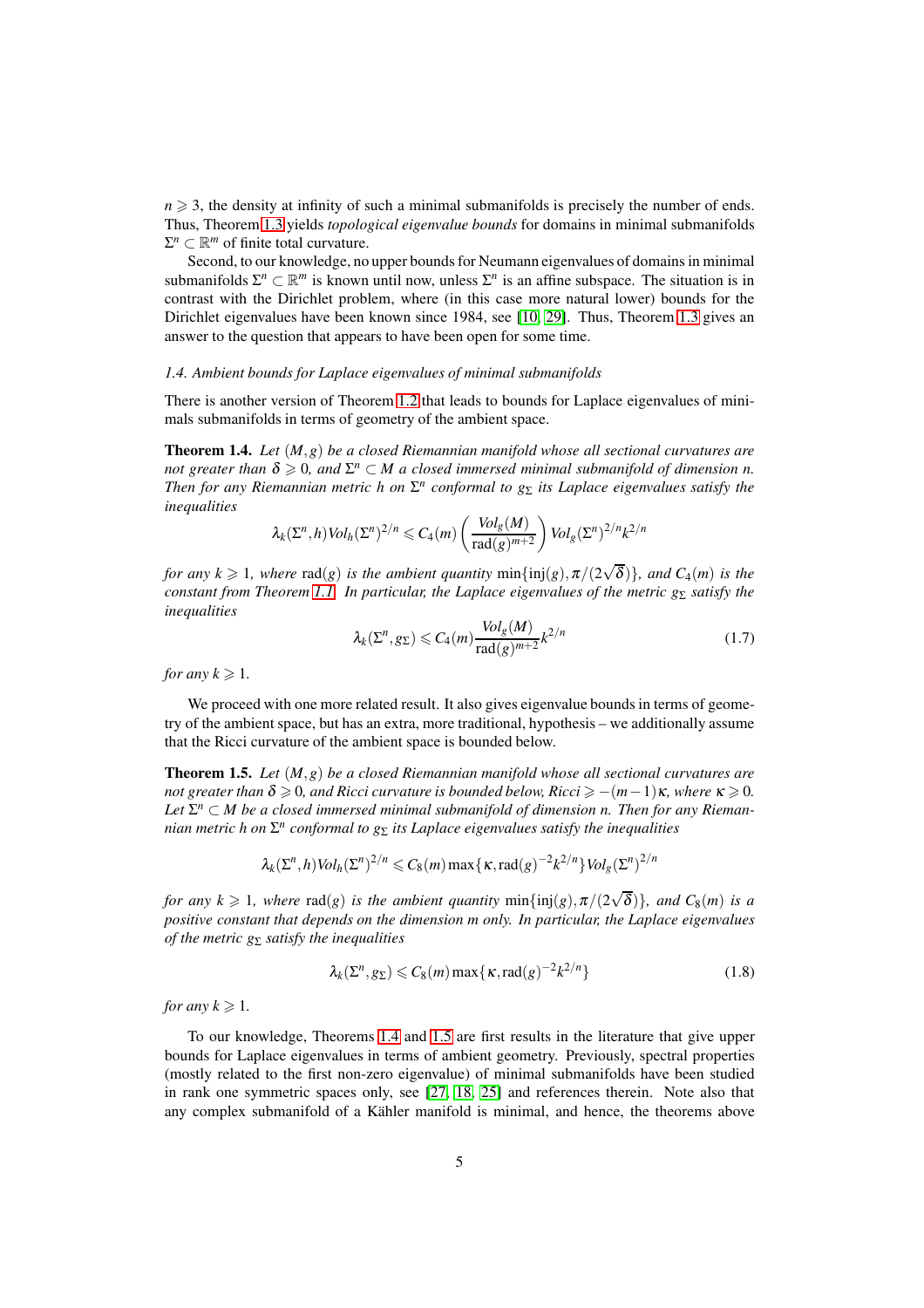yield eigenvalue bounds for all complex submanifolds in terms of geometry of the ambient Kähler manifold. It is extremely interesting to know whether such upper bounds for complex submanifolds can be extended to all Kähler metrics with cohomologous Kähler forms. For projective submanifolds such results are obtained in [\[26\]](#page-27-11).

Concerning lower bounds for minimal submanifolds, we mention the following result due to Cheng and Tysk in [\[11\]](#page-26-11): for any closed minimal submanifold  $\Sigma^n \subset M$  its Laplace eigenvalues satisfy the inequalities

$$
C(n,M)k^{2/n} \leq \lambda_k(\Sigma^n, g) \text{Vol}_g(\Sigma^n)^{2/n}
$$

for any  $k \ge \bar{C}(n, M) \cdot Vol_g(\Sigma^n)$ , where  $C(n, M)$  and  $\bar{C}(n, M)$  are positive constants that depend on the dimension *n* of  $\Sigma^n$  and the geometry of *M* in a rather implicit way. It is important to note that, in contrast with these lower bounds, the scale-invariant quantities  $\lambda_k(\Sigma^n, g) Vol_g(\Sigma^n)^{2/n}$  can *not be bounded above* in terms of the ambient geometry only. To see this, recall that by [\[13\]](#page-26-12) for any so-called bumpy metric *g* on a closed ambient manifold *M* of dimension *m*, where  $3 \leq m \leq 7$ , there is a sequence of closed connected embedded minimal hypersurfaces  $\{\sum_{i=1}^{m-1}\}$ whose volumes tend to  $+\infty$ . As is known [\[34,](#page-27-12) [35\]](#page-27-13), bumpy metrics form a dense subset in the set of all metrics on *M*, and in particular, we may choose a bumpy metric *g* of positive Ricci curvature. Then, by the result of Choi and Wang [\[14\]](#page-26-13), we conclude that

$$
\lambda_1(\Sigma_i^{m-1},g) \text{Vol}_g(\Sigma_i^{m-1})^{2/(m-1)} \geq C \text{Vol}_g(\Sigma_i^{m-1})^{2/(m-1)} \to +\infty \quad \text{when} \quad i \to +\infty,
$$

where  $C > 0$  is a constant that depends on the lower bound for the Ricci curvature. Thus, no ambient upper bound for  $\lambda_k(\Sigma^n, g) Vol_g(\Sigma^n)^{2/n}$  for any  $k \geq 1$  may exist.

We end with a brief discussion of the following corollary of Theorem [1.5,](#page-4-1) which gives particularly simple estimates for Laplace eigenvalues of minimal submanifolds in certain positively curved spaces.

<span id="page-5-0"></span>Corollary 1.1. *Let* (*M*,*g*) *be a compact Riemannian manifold such that one of the following holds:*

*(i) either M is even-dimensional and its sectional curvatures satisfy the bounds*

$$
0 < K_p(\sigma) \leq \delta \quad \text{for any plane } \sigma \in T_pM,
$$

*for any point*  $p \in M$ *;* 

(*ii*) or *M* is simply connected and has  $\frac{1}{4}$ -pinched sectional curvatures,

$$
\frac{1}{4}\delta \leqslant K_p(\sigma) \leqslant \delta \quad \text{for any plane } \sigma \in T_pM,
$$

*for any point*  $p \in M$ *, where*  $\delta > 0$ *.* 

*Let* Σ *<sup>n</sup>* <sup>⊂</sup> *M be a closed immersed minimal submanifold. Then for any Riemannian metric h on* Σ *n conformal to g*<sup>Σ</sup> *its Laplace eigenvalues satisfy the inequalities*

$$
\lambda_k(\Sigma^n, h) Vol_h(\Sigma^n)^{2/n} \leqslant C_9(m) \delta Vol_g(\Sigma^n)^{2/n} k^{2/n}
$$

*for any k*  $\geq$  1*, where*  $C_9(m)$  *is a positive constant that depends on the dimension m of M only. In particular, the Laplace eigenvalues of a metric g<sub>Σ</sub> satisfy the inequalities* 

$$
\lambda_k(\Sigma^n, g) \leqslant C_9(m) \delta k^{2/n}
$$

*for any*  $k \geq 1$ *.*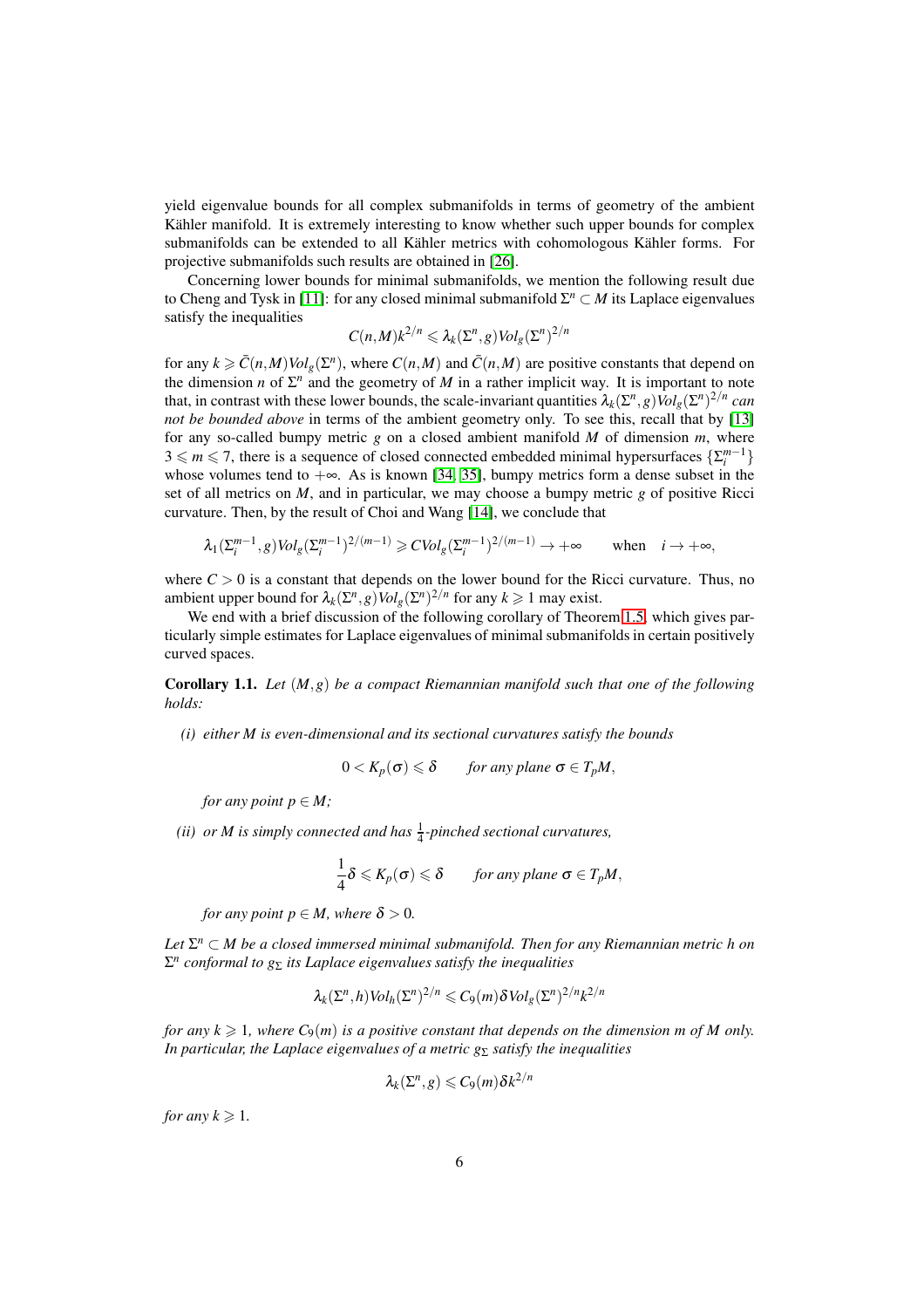Corollary [1.1](#page-5-0) is a direct consequence of Theorem [1.5](#page-4-1) and Klingenberg's bounds for the injectivity radius, see [\[1,](#page-26-14) [33\]](#page-27-14). The most significant difference between the two cases in it is the pinching condition that appears in the latter. Note that it imposes strong topological restrictions on *M*: the universal cover of *M* has to be diffeomorphic to a compact symmetric space of rank one, see [\[1,](#page-26-14) [7\]](#page-26-15). As examples with geodesics and minimal tori in the Berger spheres show, when *M* is odd-dimensional, this condition is essential for an upper bound for the Laplace eigenvalues. More generally, the statements above suggest that the relationship between the injectivity radius of *M* and Laplace eigenvalues of minimal submanifolds might be interesting on its own. In dimension one, it traces to the classical relationship between the injectivity radius and the lengths of closed geodesics, see [\[33\]](#page-27-14).

## *1.5. Organisation of the paper*

The paper is organised in the following way. In Section [2](#page-6-0) we discuss volume comparison theorems, and closely related volume monotonicity theorems for minimal submanifolds in Riemannian manifolds whose sectional curvatures are bounded above. In Section [3](#page-12-0) we revisit the recent constructions, due to [\[19,](#page-27-3) [16,](#page-26-4) [21\]](#page-27-1), of disjoint sets with controlled amount of measure in pseudo-metric spaces. The improvements obtained there are necessary for our main results. The proofs of Theorems [1.1](#page-1-0)[–1.5](#page-4-1) are collected in Section [4.](#page-17-0) The main arguments in all proofs follow the same strategy, but use different ingredients from previous Sections [2](#page-6-0) and [3.](#page-12-0) There is also a certain logical dependence between the proofs of different statements – in one of them we may refer to the notation or argument used in another. The paper has a short appendix, where we prove inequalities [\(1.3\)](#page-1-2), extending to higher Laplace eigenvalues the inequality for the first eigenvalue found by Croke [\[17\]](#page-26-2) in 1980.

## <span id="page-6-0"></span>2. Preliminaries

#### *2.1. Volume comparison and its consequences*

Let (*M*,*g*) be a complete *m*-dimensional Riemannian manifold whose sectional curvatures are not greater than  $\delta$ , where  $\delta \in \mathbb{R}$ . We start with recalling the background material on volume comparison theorems for such manifolds. First, we introduce the necessary notation. Below by  $\text{sn}_{\delta}$  we denote the real-valued function given by the formula

<span id="page-6-2"></span>
$$
\operatorname{sn}_{\delta}(t) = \begin{cases} (1/\sqrt{\delta})\sin(\sqrt{\delta}t), & \text{if } \delta > 0, \\ t, & \text{if } \delta = 0, \\ (1/\sqrt{|\delta|})\sinh(\sqrt{|\delta|}t), & \text{if } \delta < 0. \end{cases}
$$
(2.1)

Then for any  $0 < r < \pi/\sqrt{\delta}$  we have the following relations for the volumes of a geodesic sphere and a geodesic ball of radii *r* in a simply connected *m*-dimensional space of constant sectional curvature  $\delta$ :

<span id="page-6-1"></span>
$$
A_{\delta}(r) = m\omega_m \operatorname{sn}_{\delta}^{m-1}(r), \qquad V_{\delta}(r) = m\omega_m \int_{0}^{r} \operatorname{sn}_{\delta}^{m-1}(t)dt, \tag{2.2}
$$

where <sup>ω</sup>*<sup>m</sup>* is the volume of a unit ball in the *m*-dimensional Euclidean space. We always assume that  $\pi/\sqrt{\delta} = +\infty$  when  $\delta$  is non-positive.

Let  $(t, \xi)$  be geodesic spherical coordinates around a point  $p \in M$ , where  $t \in (0, \text{inj}_p)$  and  $\xi$ is a unit vector in  $T_pM$ . Let  $A_p(t, \xi)$  be the density of the volume measure in these coordinates, that is

$$
A_p(t,\xi) = t^{m-1} \det(D_{t\xi} \exp_p),
$$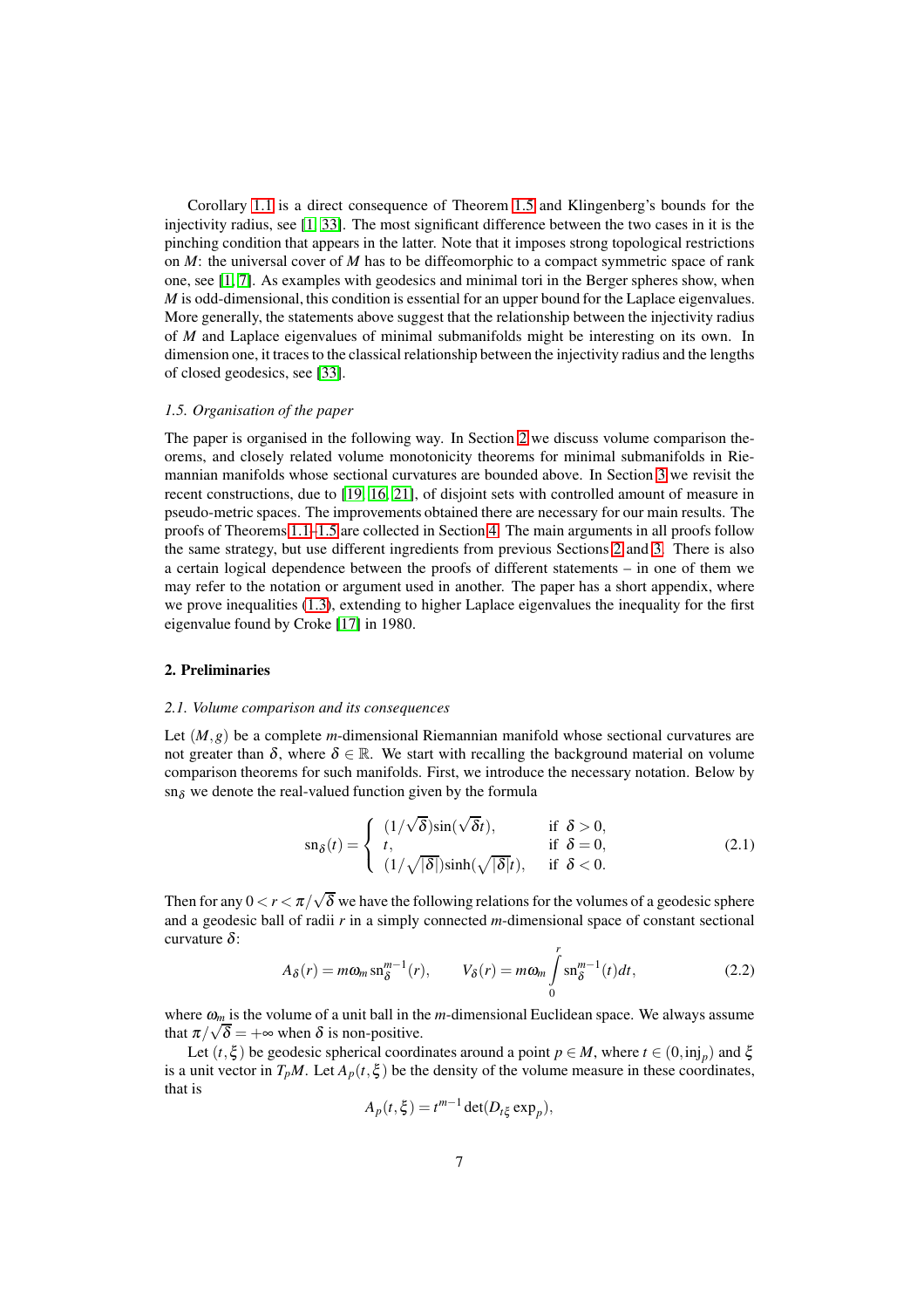where  $\exp_p: T_p M \to M$  is the exponential map, see [\[9\]](#page-26-16). Recall that the Günther-Bishop comparison theorem [\[9,](#page-26-16) Theorem III.4.1] says that the function

$$
t\longmapsto\frac{\mathbf{A}_p(t,\xi)}{\mathbf{sn}^{m-1}_{\delta}(t)},\qquad\text{where}\quad \ 0
$$

is non-decreasing for any unit vector  $\xi \in T_pM$ . The following statement is a consequence of this result, which does not seem to appear explicitly in the literature. For reader's convenience we sketch a proof below.

<span id="page-7-0"></span>Proposition 2.1. *Let*(*M*,*g*) *be a complete m-dimensional Riemannian manifold whose sectional curvatures are not greater than*  $\delta$ *, where*  $\delta \in \mathbb{R}$ *. Then for any point*  $p \in M$  *the function* 

$$
r\longmapsto \frac{1}{V_\delta(r)}\text{Vol}_g(B(p,r)),\qquad \text{where}\quad \ 0
$$

*is non-decreasing. Besides, if it equals one at some value r, then the ball B*(*p*,*r*) *is isometric to a ball of radius r in the space form of constant curvature* δ*.*

*Proof.* Integrating the function  $A_p(t,\xi)/\text{sn}^{m-1}_{\delta}(t)$  over unit vectors  $\xi \in T_pM$ , by the Günther-Bishop theorem we conclude that the function

$$
t \longmapsto \frac{\text{Area}(S(p,t))}{A_{\delta}(t)}, \quad \text{where} \quad 0 < t < \min\left\{\text{inj}_p(g), \frac{\pi}{\sqrt{\delta}}\right\},\
$$

and  $S(p,t)$  is a geodesic sphere of radius *t*, is non-decreasing. Now note that if for positive realvalued functions  $f(t)$  and  $g(t)$  of one variable the ratio  $f/g$  is a non-decreasing function, then the ratio  $\int_0^r f / \int_0^r g$  is also a non-decreasing function. Taking as  $f(t)$  the function  $Area(S(p,t))$ , and as  $g(t)$  the function  $A_{\delta}(t)$ , we arrive at the first statement of Proposition [2.1.](#page-7-0) The second statement – the equality case – follows from the equality case in the standard volume comparison theorem [\[9,](#page-26-16) Theorem III.4.2]. П

Recall that a classical result by Berger [\[6\]](#page-26-3) says that for any closed *m*-dimensional Riemannian manifold the inequality

$$
Vol_g(M) \geqslant (m+1)\omega_{m+1}(\text{inj}(g)/\pi)^m,
$$

holds, and the equality occurs if and only if after rescaling *M* is isometric to the unit round sphere. As a direct consequence of the volume comparison theorems, we also have the comparison version of this result:

<span id="page-7-1"></span>
$$
Vol_g(M) \geq V_{\delta}(\text{rad}(g)),\tag{2.3}
$$

,

where  $rad(g)$  is  $min\{inj(g), \pi/(2\sqrt{\delta})\}\)$ , and the function  $V_{\delta}(\cdot)$  is given by the second relation in [\(2.2\)](#page-6-1). This is a sharper inequality, if  $\delta \leq 0$ . One can also characterise the case of equality – it occurs if and only if  $\delta > 0$  and after scaling *M* is isometric to the unit round sphere.

For the sequel we need the following consequence of the volume comparison theorems.

<span id="page-7-2"></span>Corollary 2.2. *Let* (*M*,*g*) *be a closed m-dimensional Riemannian manifold whose sectional curvatures are not greater than*  $\delta$ *, where*  $\delta \geq 0$ *. Then for any point*  $p \in M$  *the volume of a geodesic ball B*(*p*,*r*) *satisfies the inequalities*

$$
2^{1-m} \omega_m r^m \leqslant Vol_g(B(p,r)) \leqslant 2^{m-1} \frac{\text{Vol}_g(M)}{\text{rad}(g)^m} r^m,\tag{2.4}
$$

*where*  $\text{rad}(g)$  *stands for*  $\min\{\text{inj}(g), \pi/(2\sqrt{\delta})\}$ *, and*  $0 < r \leq \text{rad}(g)$ *.*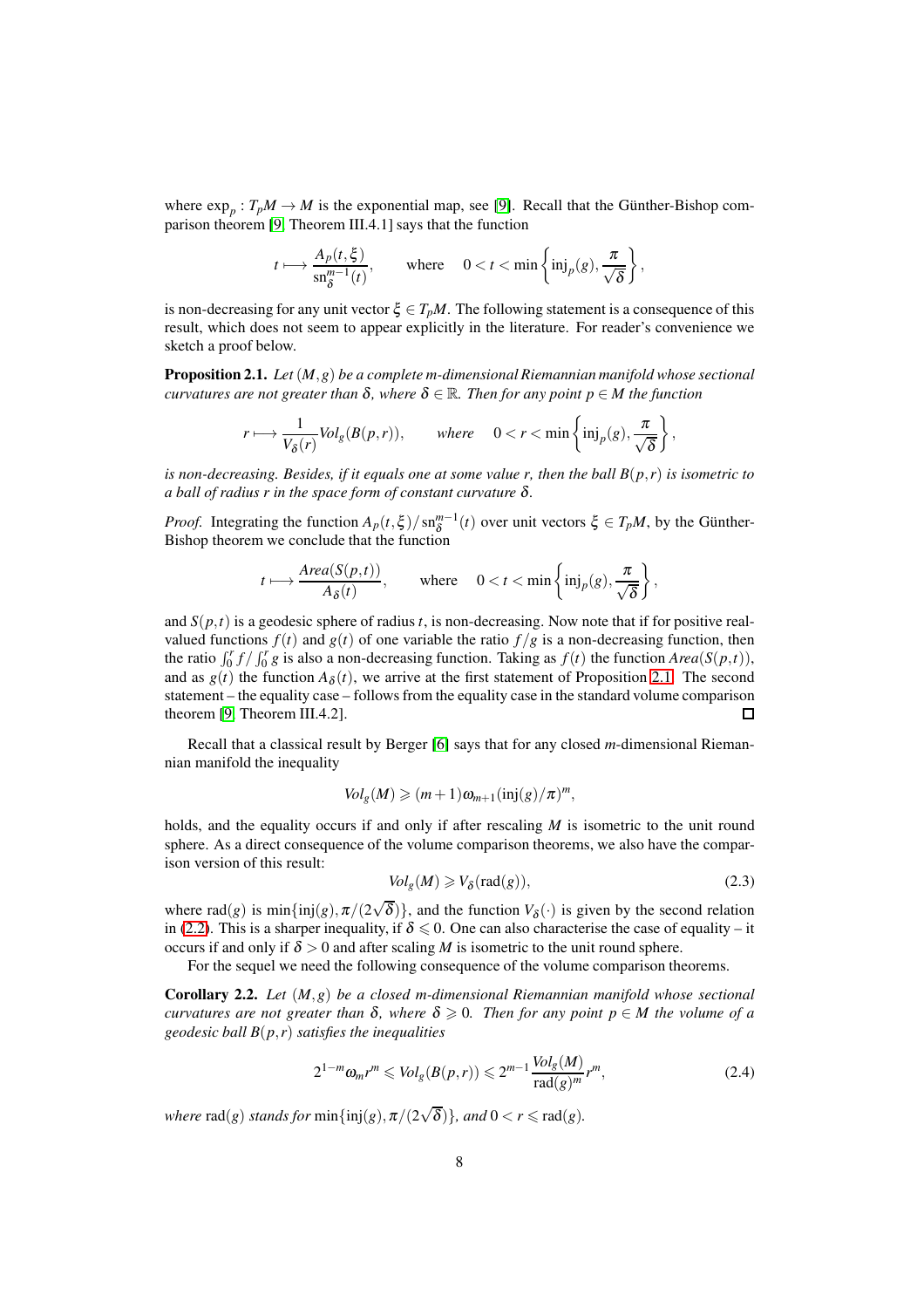*Proof.* Indeed, by Proposition [2.1](#page-7-0) we obtain

<span id="page-8-0"></span>
$$
1 \leqslant \frac{\text{Vol}_g(B(p,r))}{V_\delta(r)} \leqslant \frac{\text{Vol}_g(B(p,\text{rad}))}{V_\delta(\text{rad})}
$$
\n(2.5)

.

for any  $0 < r \le \text{rad}(g)$ , where rad = rad(*g*). When  $\delta = 0$ , we have  $V_{\delta}(r) = \omega_m r^m$ , and the statement follows directly from [\(2.5\)](#page-8-0). Now suppose that  $\delta > 0$ . Then from the inequalities

$$
\frac{1}{2}t \leqslant \operatorname{sn}_{\delta}(t) \leqslant t \qquad \text{for any} \quad 0 \leqslant t \leqslant \frac{\pi}{2\sqrt{\delta}},
$$

we obtain

$$
\frac{1}{2^{m-1}}\omega_m r^m \leqslant V_\delta(r) \leqslant \omega_m r^m \qquad \text{for any} \quad 0 \leqslant r \leqslant \frac{\pi}{2\sqrt{\delta}}
$$

Combining the last relations with the inequalities in [\(2.5\)](#page-8-0), we arrive at the statement of the corollary.  $\Box$ 

#### *2.2. Monotonicity theorems for minimal submanifolds*

Let  $\Sigma^n$  be an *n*-dimensional immersed minimal submanifold in a Riemannian manifold  $(M, g)$ ; we assume that the sectional curvatures of *M* are not greater than  $\delta$ , where  $\delta \in \mathbb{R}$ . As above, we use the notation

$$
A_{\delta}^{n-1}(r) = n\omega_n \operatorname{sn}_{\delta}^{n-1}(r), \qquad V_{\delta}^n(r) = n\omega_n \int_{0}^{r} \operatorname{sn}_{\delta}^{n-1}(t)dt, \tag{2.6}
$$

where  $0 < r < \pi/\sqrt{\delta}$ , for the volumes of a geodesic sphere and a geodesic ball of radii *r* in an *n*-dimensional space form of curvature  $\delta$ .

The following *volume monotonicity* theorem can be viewed as an extension of Proposi-tion [2.1](#page-7-0) to minimal submanifolds. When  $\delta \leq 0$ , it is due to Anderson [\[2\]](#page-26-6). For  $\delta > 0$  the statement appears to be new.

<span id="page-8-1"></span>Proposition 2.3. *Let* (*M*,*g*) *be a complete Riemannian manifold whose sectional curvatures are not greater than*  $\delta$ , where  $\delta \in \mathbb{R}$ , and let  $\Sigma^n$  be an n-dimensional properly immersed minimal *submanifold in M. Then for any point*  $p \in M$  *the following holds:* 

*(i) if*  $\delta \leq 0$ *, the function* 

$$
r \longmapsto \frac{1}{V^n_{\delta}(r)} \text{Vol}_g(B(p,r) \cap \Sigma^n), \quad \text{where} \quad 0 < r < \text{inj}_p(g),
$$

*is non-decreasing;*

*(ii) if*  $\delta > 0$ *, the function* 

$$
r \longmapsto \frac{1}{A_{\delta}^n(r)} \text{Vol}_g(B(p,r) \cap \Sigma^n), \quad \text{where} \quad 0 < r < \min\left\{\text{inj}_p(g), \frac{\pi}{\sqrt{\delta}}\right\},\
$$

*is non-decreasing.*

*Remark* 2.1. Under the hypotheses of Proposition [2.3,](#page-8-1) consider the case when  $\delta > 0$ . To our knowledge, the answer to the following question, also implicitly raised in [\[20\]](#page-27-6), is unknown: is the function

$$
r\longmapsto \frac{1}{V^n_\delta(r)}\text{Vol}_g(B(p,r)\cap \Sigma^n),\qquad \text{where}\quad 0
$$

non-decreasing?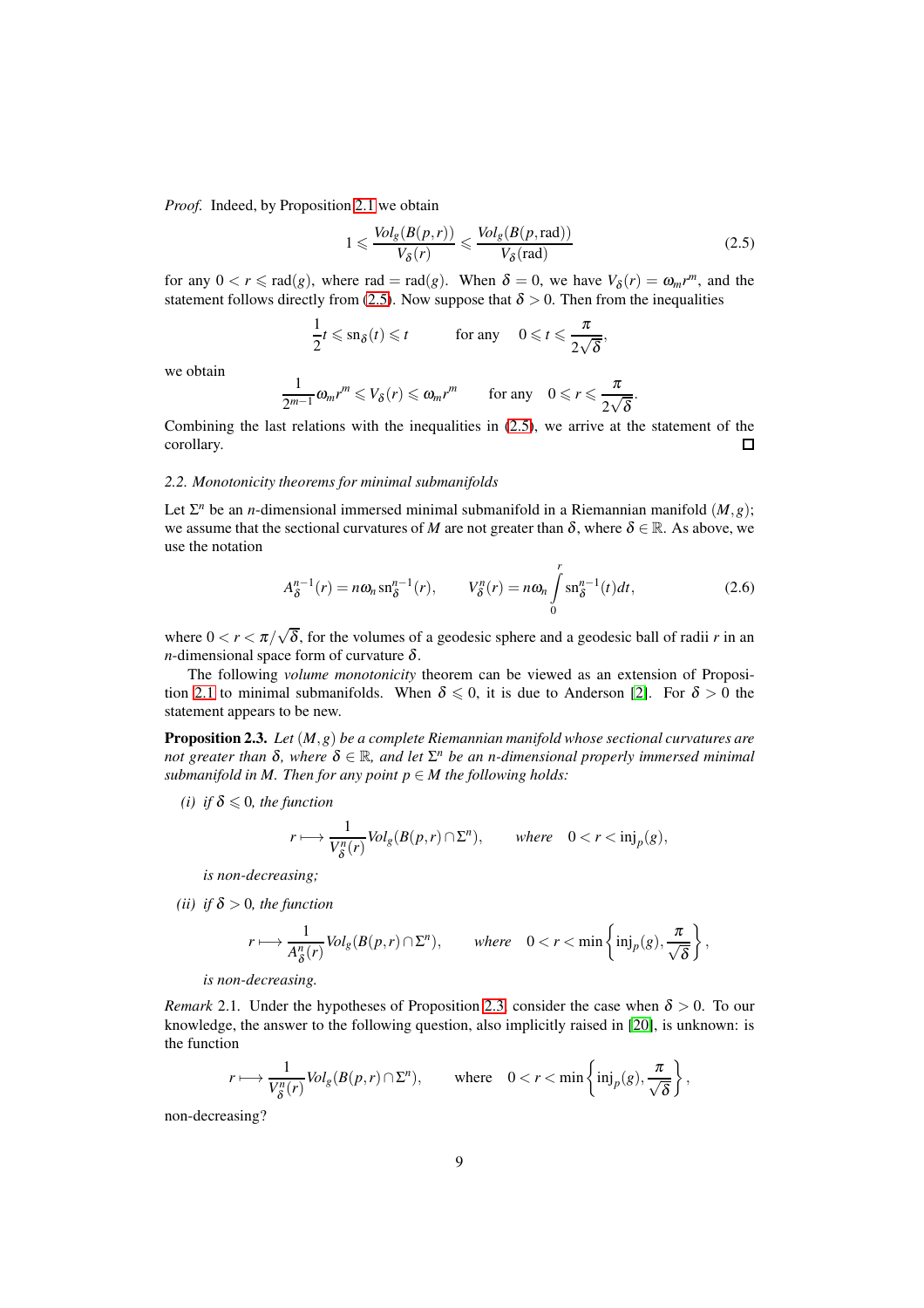Proposition [2.3](#page-8-1) immediately implies comparison inequalities for the volumes of extrinsic balls  $B(p,r) \cap \Sigma^n$ ; see also [\[10,](#page-26-9) [29\]](#page-27-9), where these inequalities are obtained from the heat kernel comparison theorems. In particular, we obtain volume bounds for any immersed minimal submanifold  $\Sigma^n \subset M$ ; for example, if  $\delta \leq 0$ , then

<span id="page-9-0"></span>
$$
Vol_g(\Sigma^n) \geqslant V_\delta^n(\text{rad}(g)).\tag{2.7}
$$

By the results in [\[10,](#page-26-9) [29\]](#page-27-9) the above inequality continues to hold for the case  $\delta > 0$  also, while Proposition [2.3](#page-8-1) gives a weaker result in this case. Inequality [\(2.7\)](#page-9-0) can be viewed as a version of comparison inequality [\(2.3\)](#page-7-1), inherited by minimal submanifolds. Proposition [2.3](#page-8-1) also implies the following version of Corollary [2.2.](#page-7-2)

<span id="page-9-1"></span>Corollary 2.4. *Let* (*M*,*g*) *be a complete Riemannian manifold whose sectional curvatures are not greater than*  $\delta$ , where  $\delta \geqslant 0$ , and let  $\Sigma<sup>n</sup>$  be an n-dimensional immersed closed minimal *submanifold in M. Then for any point*  $p \in \Sigma^n$  *the volume of an extrinsic ball*  $B(p,r) \cap \Sigma^n$  in  $\Sigma^n$ *satisfies the inequalities*

$$
2^{-n} n \omega_n r^n \leqslant Vol_g(B(p, r) \cap \Sigma^n) \leqslant 2^n \frac{Vol_g(\Sigma^n)}{\text{rad}(g)^n} r^n,\tag{2.8}
$$

*where*  $\text{rad}(g)$  *stands for*  $\min\{\text{inj}(g), \pi/(2\sqrt{\delta})\}$ *, and*  $0 < r \leq \text{rad}(g)$ *.* 

The proof of Corollary [2.4](#page-9-1) follows the line of the argument in the proof of Corollary [2.2.](#page-7-2) The rest of the section is devoted to the proof of Proposition [2.3.](#page-8-1) Our argument borrows some observations from the exposition in [\[28\]](#page-27-15), where the authors describe other monotonic quantities for the case  $\delta \le 0$ . Let us also mention that for the case  $\delta > 0$  a monotonic quantity different from the one in Proposition [2.3](#page-8-1) is used in [\[20\]](#page-27-6).

We start with a number of auxiliary lemmas. The first statement underlines the difference in the cases  $\delta \leq 0$  and  $\delta > 0$ . Its proof is elementary, and therefore, is omitted.

<span id="page-9-2"></span>**Lemma 2.5.** For any positive integer n the function  $\text{sn}_{\delta}(r)$ , defined by [\(2.1\)](#page-6-2), satisfies the fol*lowing relations:*

*(i) if*  $\delta \leq 0$ *, then* 

$$
(n-1)\operatorname{sn}_\delta'(r)\int\limits_0^r\operatorname{sn}_\delta^{n-1}(t)dt\leqslant \operatorname{sn}_\delta^n(r)\leqslant n\operatorname{sn}_\delta'(r)\int\limits_0^r\operatorname{sn}_\delta^{n-1}(t)dt
$$

*for any*  $r > 0$ *;* 

*(ii) if*  $\delta > 0$ *, then* 

$$
n \operatorname{sn}_\delta'(r) \int\limits_0^r \operatorname{sn}_\delta^{n-1}(t) dt \leqslant \operatorname{sn}_\delta^n(r)
$$

*for any*  $0 < r < \pi/\sqrt{\delta}$ .

For the sequel we need the following consequence of Lemma [2.5.](#page-9-2)

<span id="page-9-3"></span>**Corollary 2.6.** For any positive integer n the function  $\alpha_\delta(r) = V_\delta^n(r)/A_\delta^{n-1}(r)$  is non-decreasing *for any*  $\delta \in \mathbb{R}$ *. Moreover, it is concave for*  $\delta \le 0$  *and is convex for*  $\delta > 0$ *, where*  $0 < r < \pi/\sqrt{\delta}$ *.*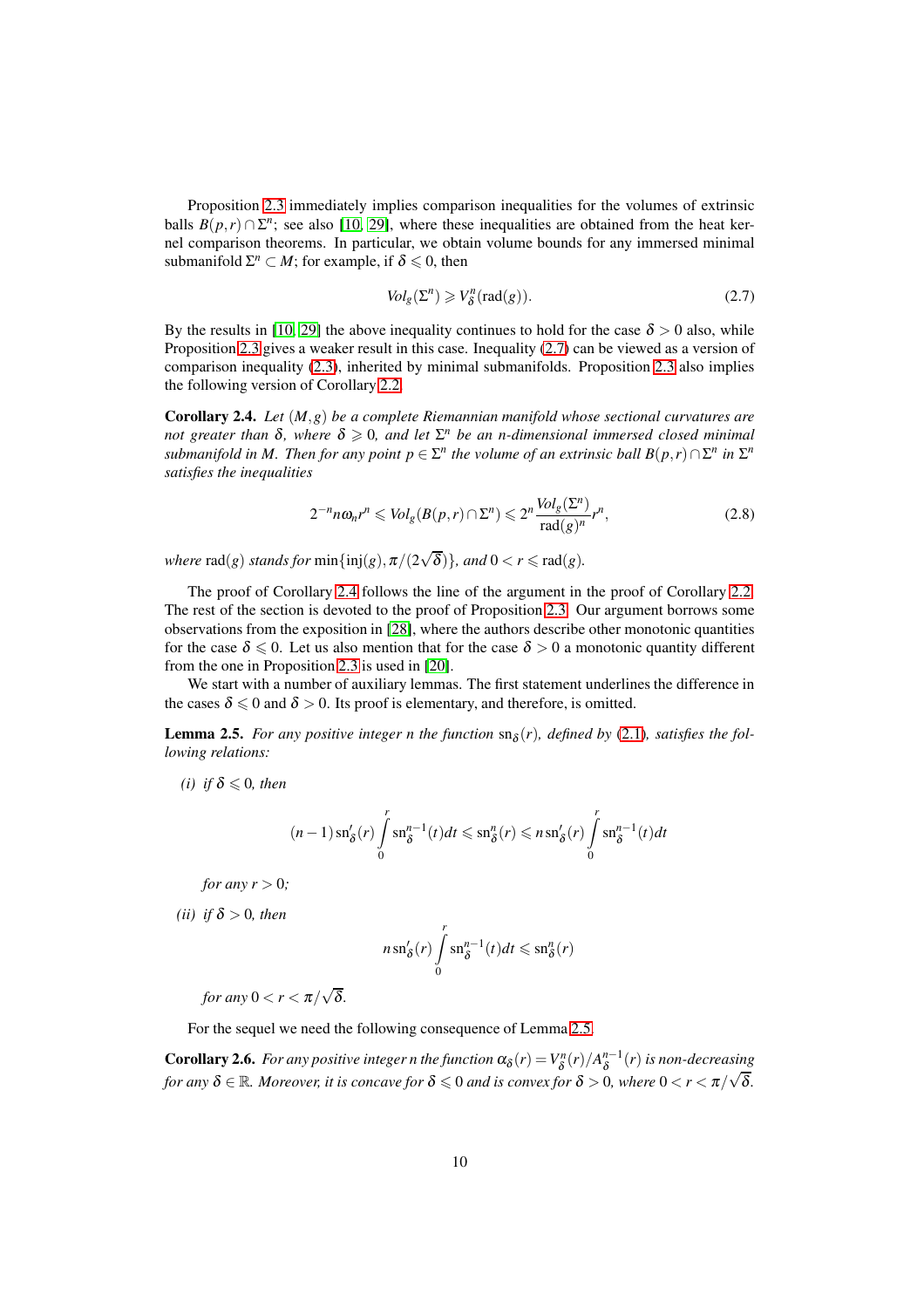*Proof.* Differentiating  $\alpha_{\delta}(r)$ , we obtain

<span id="page-10-1"></span>
$$
\alpha'_{\delta}(r) = 1 - (n-1) \frac{\operatorname{sn}'_{\delta}}{\operatorname{sn}^n_{\delta}}(r) \int\limits_0^r \operatorname{sn}^{n-1}_{\delta}(t) dt, \tag{2.9}
$$

and by Lemma [2.5,](#page-9-2) conclude that  $\alpha'_{\delta}(r) \geqslant 0$ . To prove the second statement of the corollary it is sufficient to consider the cases when  $\delta$  equals  $-1$ , 0, and 1. We give an argument for the case  $\delta = 1$ ; the others are considered similarly. A direct computation gives

$$
\alpha_1''(r) = -\frac{n-1}{(\sin r)^{n+1}} \left( (\sin r)^n \cos r - (n-1)(\cos r)^2 \int_0^r (\sin t)^{n-1} dt - \int_0^r (\sin t)^{n-1} dt \right).
$$

Denote by  $\omega(r)$  the expression in the brackets on the right hand-side; we claim that it is nonpositive,  $\omega(r) \leq 0$ . Computing its derivative, we obtain

$$
\omega'(r) = 2\sin r \left( -(\sin r)^n + (n-1)\cos r \int_0^r (\sin t)^{n-1} dt \right) \le 0
$$

for  $0 < r < \pi$ , where in the last inequality we used Lemma [2.5.](#page-9-2) Since  $\omega(0) = 0$ , we conclude that  $\omega(r)$  is indeed non-positive, and hence, the function  $\alpha''_1(r)$  is non-negative on the interval  $(0,\pi).$  $\square$ 

We proceed with the following consequence of the Hessian comparison theorem.

<span id="page-10-0"></span>**Lemma 2.7.** *Under the hypotheses of Proposition* [2.3,](#page-8-1) *let*  $r(x)$  *be a distance function* dist( $p, x$ ) *to a point p* ∈ *M restricted to a minimal submanifold* Σ *n . Then the relation*

$$
\Delta_{\Sigma^n} r(x) \geqslant \frac{\operatorname{sn}'_\delta}{\operatorname{sn}_\delta} (r(x))(n - |\nabla r(x)|^2)
$$

*holds for any*  $x \in \Sigma^n$  *such that*  $0 < r(x) < \min\{\text{inj}_p(g), \pi/\sqrt{\delta}\}.$ 

*Proof.* Let  $\phi$  be a smooth function on *M*, and  $\phi$  be its restriction to  $\Sigma^n$ . Note that grad<sub>*x*</sub>  $\phi$  is the tangential (lying in  $T_x \Sigma^n$ ) component of grad<sub>*x*</sub>  $\phi$ , and a straightforward calculation shows that

$$
\text{Hess}_x \phi(X, X) = \text{Hess}_x \phi(X, X) - \langle \text{grad}_x \phi, B_x(X, X) \rangle
$$

for any vector  $X \in T_x \Sigma^n$ , where  $B_x(\cdot, \cdot)$  is the second fundamental form of  $\Sigma_n$ . As a consequence of this relation, we obtain the following identity for an arbitrary submanifold  $\Sigma^n \subset M$ :

$$
\Delta_{\Sigma^n} \varphi(x) = \sum_{i=1}^n \operatorname{Hess}_x \varphi(X_i, X_i) + \langle \operatorname{grad}_x \varphi, H_x \rangle,
$$

where  $H_x$  is the mean curvature vector of  $\Sigma^n$  at *x*, and  $\{X_i\}$  is an orthonormal basis of  $T_x \Sigma^n$ . Recall that the Hessian comparison theorem, see [\[33\]](#page-27-14), says that

$$
\operatorname{Hess}_{x} r(V, W) \geqslant \frac{\operatorname{sn}'_{\delta}}{\operatorname{sn}_{\delta}}(r(x))\left(\langle V, W\rangle - \langle (\partial/\partial r), V\rangle \langle (\partial/\partial r), W\rangle\right)
$$

for any vectors  $V, W \in T_xM$ , where  $0 < r(x) < \min\{\text{inj}_x(g), \pi/\sqrt{\delta}\}\)$ . Now combining the last two relations together with the assumption that  $\Sigma<sup>n</sup>$  is minimal, we arrive at the statement of the lemma.  $\Box$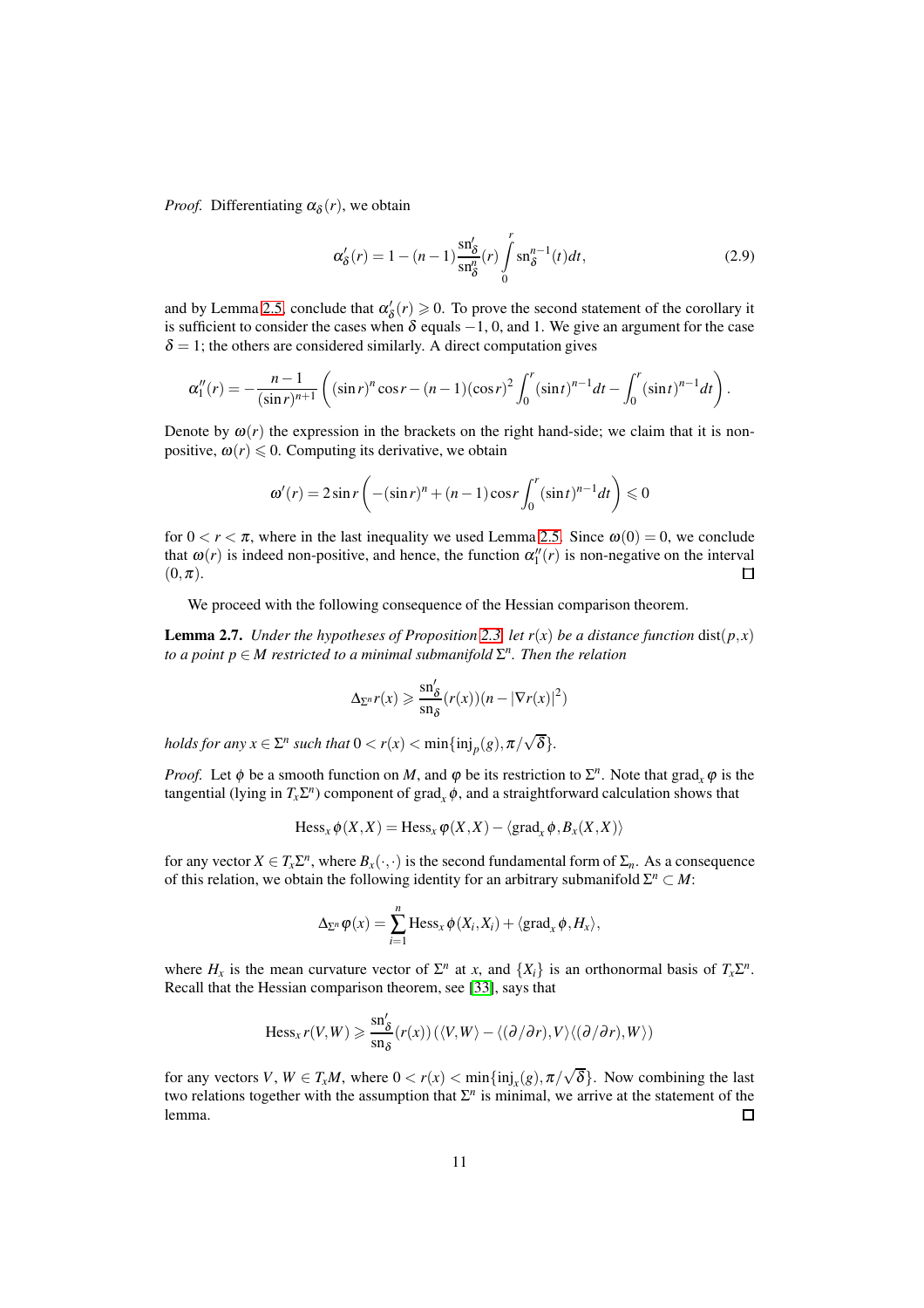Finally we need the following well-known application of the co-area formula. We omit its proof, and refer to [\[28,](#page-27-15) [32\]](#page-27-16) where related details can be found.

<span id="page-11-3"></span>**Lemma 2.8.** *Under the hypotheses of Proposition* [2.3,](#page-8-1) *the function*  $V(r) = Vol_g(B(p, r) \cap \Sigma^n)$  *is*  $d$ *ifferentiable almost everywhere, and*  $V'(r) \geqslant Vol_{g}(\partial B(p,r) \cap \Sigma^{n}).$ 

*Proof of Proposition [2.3.](#page-8-1)* Consider the function

$$
f(r) = \int_{0}^{r} V_{\delta}^{n}(t) / A_{\delta}^{n-1}(t) dt, \quad \text{where} \quad 0 < r < \pi / \sqrt{\delta}.
$$

Note that it satisfies the relations

<span id="page-11-0"></span>
$$
f''(r) + (n-1)\frac{\mathrm{sn}_\delta'}{\mathrm{sn}_\delta}(r) f'(r) = 1, \qquad f(0) = 0, \quad f'(0) = 0.
$$
 (2.10)

Define the function  $\psi$  on  $B(p,r) \cap \Sigma^n$  by the formula  $\psi(x) = f \circ r(x)$ , where  $r(x) = \text{dist}(p,x)$ . Computing the Laplacian of  $\psi$ , we obtain

$$
\Delta_{\Sigma^n} \psi = f''(r) |\nabla r|^2 + f'(r) \Delta_{\Sigma^n} r \ge f''(r) |\nabla r|^2 + f'(r) \frac{\operatorname{sn}_\delta'}{\operatorname{sn}_\delta} (r) (n - |\nabla r|^2)
$$
  
= 1 + (1 - |\nabla r|^2) \left( f'(r) \frac{\operatorname{sn}\_\delta'}{\operatorname{sn}\_\delta} (r) - f''(r) \right), (2.11)

where we used Lemma [2.7](#page-10-0) in the inequality above, and identity [\(2.10\)](#page-11-0) in the last relation. The term in the brackets on the right hand-side can be re-written in the form

<span id="page-11-2"></span><span id="page-11-1"></span>
$$
f'(r)\frac{\text{sn}_\delta'}{\text{sn}_\delta}(r) - f''(r) = n\frac{\text{sn}_\delta'}{\text{sn}_\delta^n}(r) \int_0^r \text{sn}_\delta^{n-1}(t)dt - 1.
$$
 (2.12)

Now we consider cases when  $\delta \leq 0$  and  $\delta > 0$  separately.

*Case (i).* When  $\delta \leq 0$ , by Lemma [2.5](#page-9-2) we see that the quantity in [\(2.12\)](#page-11-1) is non-negative, and hence, by relation [\(2.11\)](#page-11-2), we conclude that  $\Delta_{\Sigma^n} \psi \geq 1$ . Using the divergence theorem, we obtain

$$
V(r) = Vol_g(B(p,r) \cap \Sigma^n) \leqslant \int_{B_r \cap \Sigma^n} \Delta_{\Sigma^n} \psi dVol_g = \int_{\partial B_r \cap \Sigma^n} \langle \operatorname{grad} \psi, \nu \rangle \leqslant f'(r) Vol(\partial B(p,r) \cap \Sigma^n),
$$

where v is a unit normal vector, and we used the relation  $|\nabla r| \leq 1$  in the last inequality. Note that the use of the divergence theorem above is justified by the hypothesis that  $\Sigma^n$  is immersed properly in *M*. Now by Lemma [2.8,](#page-11-3) we get

$$
V(r) \leqslant f'(r)V'(r) = \frac{V_{\delta}^n(r)}{A_{\delta}^{n-1}(r)}V'(r).
$$

The latter inequality is equivalent to the hypothesis that the ratio  $V(r)/V_{\delta}^n(r)$  is a non-decreasing function of *r*, where  $0 < r < \text{inj}_p(g)$ .

*Case (ii).* When  $\delta > 0$ , by Lemma [2.5](#page-9-2) the quantity in [\(2.12\)](#page-11-1) is non-positive. Introducing the new notation

$$
\varepsilon_{\delta}(r) = 1 - n \frac{\operatorname{sn}'_{\delta}}{\operatorname{sn}^n_{\delta}}(r) \int_0^r \operatorname{sn}^{n-1}_{\delta}(t) dt \ge 0,
$$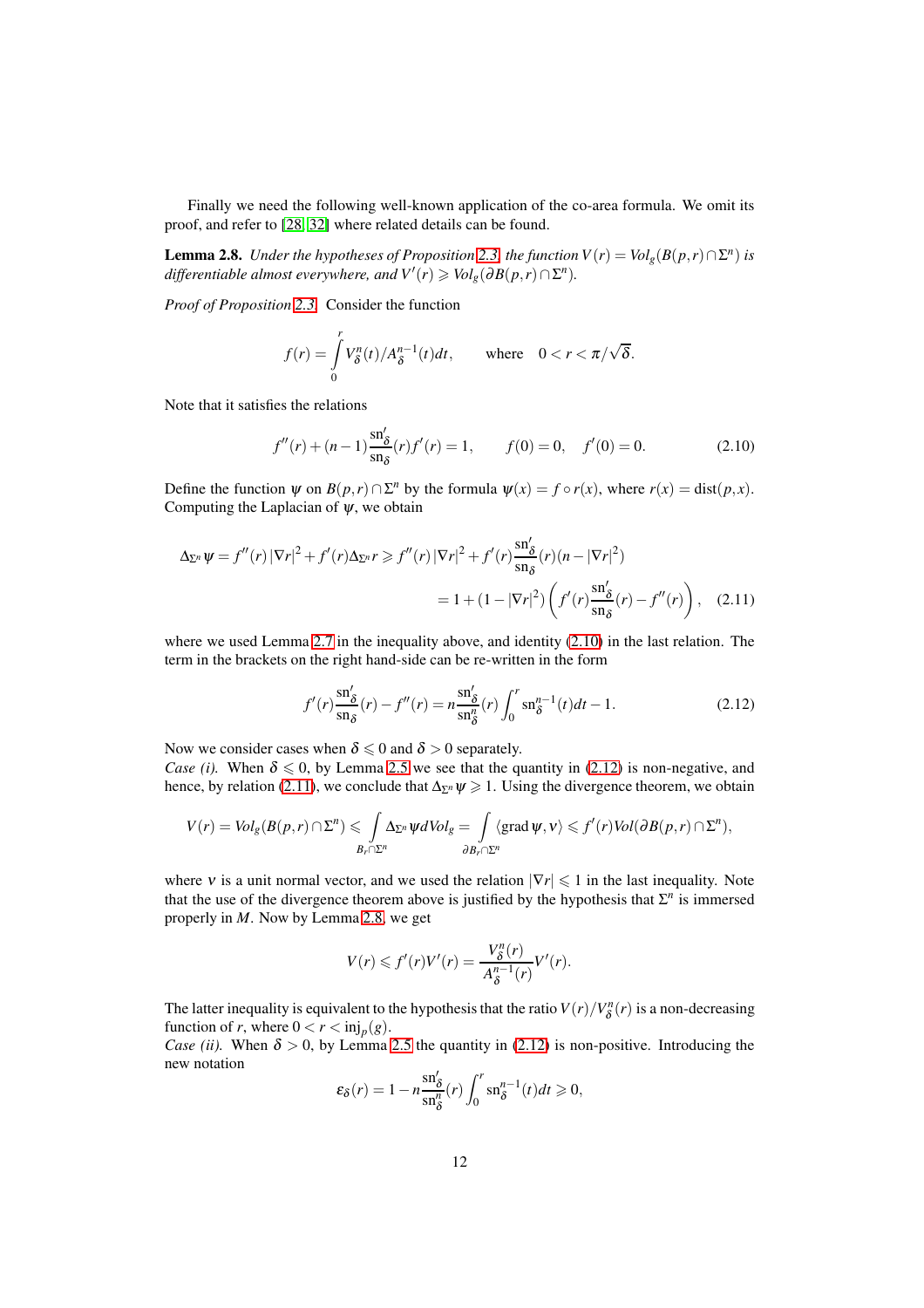we can re-write relation [\(2.11\)](#page-11-2) in the form

$$
1 \leqslant \Delta_{\Sigma^n} \psi + (1 - |\nabla r|^2) \varepsilon_\delta(r) \leqslant \Delta_{\Sigma^n} \psi + \varepsilon_\delta(r).
$$

Further, using Corollary [2.6,](#page-9-3) one can conclude that  $\varepsilon_{\delta}(r)$  is a non-decreasing function as r ranges in the interval  $(0, \pi/\sqrt{\delta})$ . The latter can be seen as the consequence of the relation

$$
\varepsilon_{\delta}'(r) = \frac{n}{n-1} \alpha_{\delta}''(r),
$$

see identity [\(2.9\)](#page-10-1), where  $\alpha_{\delta}$  is a function from Corollary [2.6.](#page-9-3) This observation together with the argument in Case (i) above yields the inequality

$$
V(r) \leqslant \frac{V_{\delta}^{n}(r)}{A_{\delta}^{n-1}(r)}V'(r) + \varepsilon_{\delta}(r)V(r),
$$

where *V*(*r*) is the volume *Vol*( $B(p,r) \cap \Sigma^n$ ). By the definition of  $\varepsilon_\delta(r)$  we obtain

$$
nV(r)\frac{\operatorname{sn}_\delta''}{\operatorname{sn}_\delta^n}(r)\int_0^r \operatorname{sn}_\delta^{n-1}(t)dt \leqslant V'(r)\frac{1}{\operatorname{sn}_\delta^{n-1}(r)}\int_0^r \operatorname{sn}_\delta^{n-1}(t)dt,
$$

where  $0 < r < \pi/\sqrt{\delta}$ . The latter is equivalent to

$$
\frac{(\textrm{sn}_{\delta}^{n})'}{\textrm{sn}_{\delta}^{n}}(r) = n \frac{\textrm{sn}_{\delta}'}{\textrm{sn}_{\delta}}(r) \leqslant \frac{V'(r)}{V(r)},
$$

 $\Box$ 

and we conclude that the ratio  $V(r)/\text{sn}^n_{\delta}(r)$  is non-decreasing.

*Remark* 2.2*.* Note that in the course of the proof of Proposition [2.3](#page-8-1) we established the following isoperimetric inequalities

$$
\frac{A_{\delta}^{n-1}(r)}{V_{\delta}^n(r)} \leq \frac{Vol_g(\partial B(p,r) \cap \Sigma^n)}{Vol_g(B(p,r) \cap \Sigma^n)}, \quad \text{when} \quad \delta \leq 0,
$$
  

$$
n \frac{\text{sn}_\delta'}{\text{sn}_\delta}(r) \leq \frac{Vol_g(\partial B(p,r) \cap \Sigma^n)}{Vol_g(B(p,r) \cap \Sigma^n)}, \quad \text{when} \quad \delta > 0.
$$

The first inequality has an explicit comparison flavour. Similar results are also obtained, by a different method, in [\[32\]](#page-27-16), but under more restrictive hypotheses – the author assumes that the intersection  $B(p,r) \cap \Sigma^n$  is connected, and a point *p* lies in  $\Sigma^n$ .

## <span id="page-12-0"></span>3. Revisiting constructions of disjoint sets in metric measure spaces

#### *3.1. Covers refinement functions*

In this section we revisit the so-called *decomposition theorems*, that is the constructions of disjoint sets in pseudo-metric measure spaces with controlled amount of measure. Such results originate in the work of Buser [\[8\]](#page-26-5) and Korevaar [\[23\]](#page-27-0), and are essential for obtaining upper bounds for the whole spectrum; see, for example, [\[16,](#page-26-4) [21,](#page-27-1) [24,](#page-27-4) [15,](#page-26-17) [22\]](#page-27-5), and [\[25,](#page-27-2) [26\]](#page-27-11). The known constructions rely heavily on covering properties by balls of the underlying pseudo-metric space. For applications it is also important to keep track of the bound for the radii of the balls in covers, and record how refined covers are used. These considerations motivate the definitions below. Throughout this section by  $(X, d)$  we denote a separable pseudo-metric space, and  $B(p, r)$  stands for an open ball  $\{x \in X : d(p,x) < r\}$  in *X*.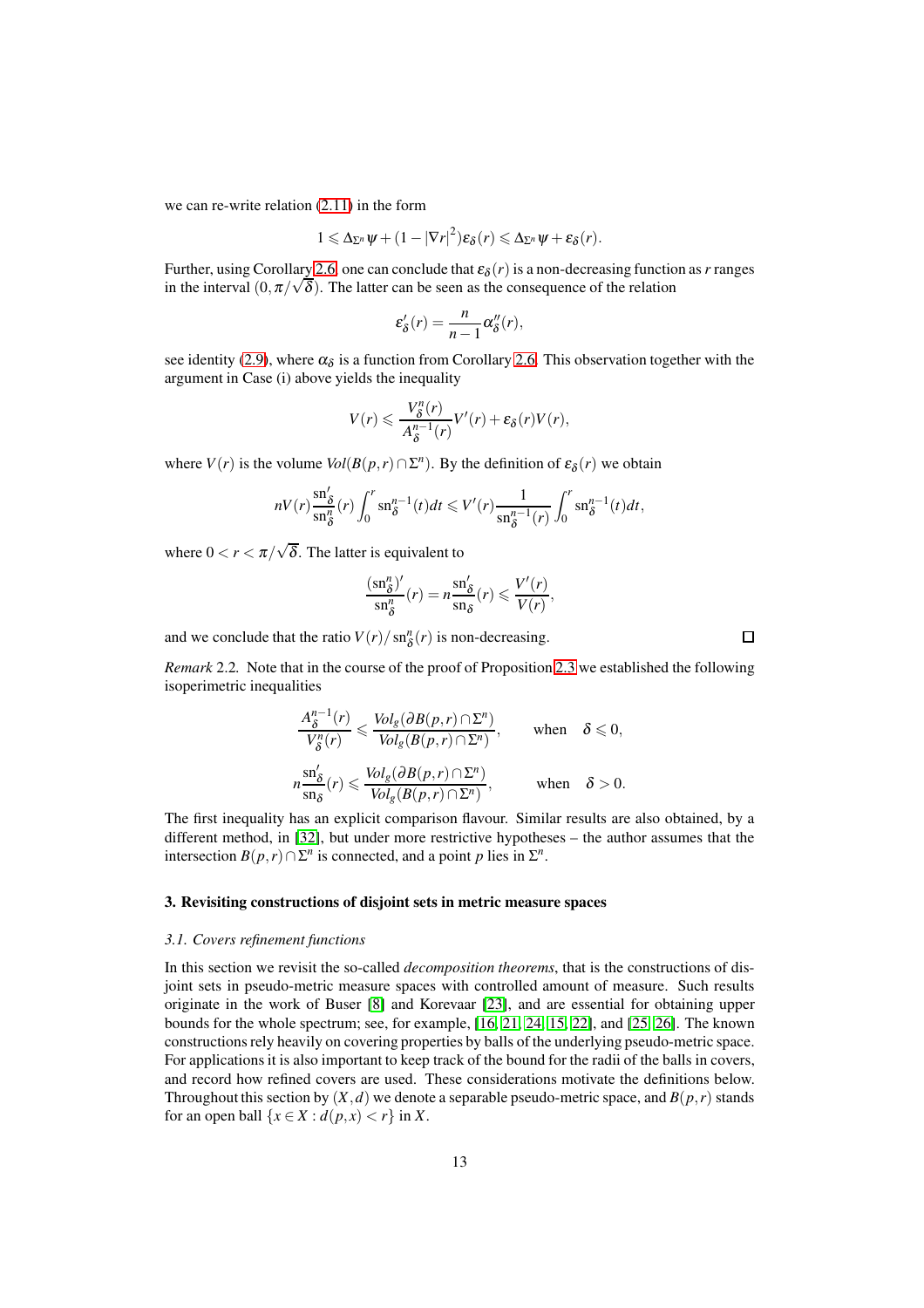**Definition 3.1** (Small balls). A non-decreasing function  $N : (1, +\infty) \to \mathbb{R}^+$  is called the *small cover refinement function* for a pseudo-metric space  $(X,d)$ , if for any  $\rho > 1$  each ball  $B(p,r)$ with  $0 < r \leq 1$  can be covered by at most  $N(\rho)$  balls of radius  $r/\rho$ .

**Definition 3.2** (Arbitrary balls). A non-decreasing function  $N : (1, +\infty) \to \mathbb{R}^+$  is called the *cover refinement function*, if for any  $\rho > 1$  each pseudo-metric ball  $B(p,r)$  with  $r > 0$  can be covered by at most  $N(\rho)$  balls of radius  $r/\rho$ .

The distinction between considering covers of arbitrary balls and only small balls is impor-tant for our applications, see also [\[21,](#page-27-1) [22\]](#page-27-5). Note that if for some  $\rho_0 > 1$  each pseudo-metric ball  $B(p,r)$  with  $0 \lt r \leq 1$  can be covered by  $N_0$  balls with radius  $r/\rho_0$ , then each  $B(p,r)$  can be covered by  $N(\rho)$  balls with radius  $r/\rho$  for any  $\rho > 1$ , see [\[19,](#page-27-3) Lemma 3.4]. Moreover, the argument in the proof of [\[19,](#page-27-3) Lemma 3.4] shows that the number  $N(\rho)$  of such balls in the covering can be chosen so that the function  $\rho \mapsto N(\rho)$  is non-decreasing. In other words, if such a covering property holds for some  $\rho_0 > 1$ , then a small cover refinement function exists. Unlike many previous papers, see for example [\[19,](#page-27-3) [21,](#page-27-1) [22,](#page-27-5) [25\]](#page-27-2) and references therein, where the mere fact whether such a covering property holds for some  $\rho_0 > 1$  was used, for our purposes the (small) cover refinement function itself is important. For these reasons we re-state and sharpen some of the key results from [\[19,](#page-27-3) [21\]](#page-27-1). First, we recall the necessary notation.

By an annulus *A* in a pseudo-metric space  $(X,d)$  we mean a subset of the following form

$$
\{x\in X:r\leqslant d(x,a)
$$

where  $a \in X$  and  $0 \le r < R < +\infty$ . These real numbers *r* and *R* are often referred to as the *inner* and *outer* radii respectively, and the point *a* – as the centre of an annulus *A*. By 2*A* we denote the annulus

$$
\{x \in X : r/2 \leqslant d(x,a) < 2R\}.
$$

Recall that a measure  $\mu$  on a pseudo-metric space  $(X, d)$  is called *non-atomic* if for any point  $p \in X$  the mass  $\mu(B(p,r)) \to 0$  as  $r \to 0+$ . When  $(X,d)$  is a metric space, this is equivalent to saying that the measure does not charge a single point in *X*.

The following statement follows by examining the proof of [\[19,](#page-27-3) Theorem 3.5]; it is stated in the form reminiscent to [\[19,](#page-27-3) Corollary 3.12].

<span id="page-13-0"></span>**Proposition 3.1.** *Let*  $(X,d)$  *be a separable pseudo-metric space such that all balls*  $B(p,r)$  *are precompact, and N*(ρ) *a cover refinement function for it. Then for any finite non-atomic measure*  $\mu$  *on X and any positive integer k there exists a collection of k annuli*  $\{A_i\}$  *such that the annuli* {2*Ai*} *are pair-wise disjoint and*

$$
\mu(A_i) \geq \mu(X)/(ck) \quad \text{for any} \quad 1 \leq i \leq k,
$$

*where c* =  $8N(1600)$ *.* 

Note that the existence of a cover refinement function is one of the hypotheses in Proposition [3.1.](#page-13-0) We also need a statement with the weaker hypothesis – the existence of a small cover refinement function. It can be obtained by revisiting [\[16,](#page-26-4) [21\]](#page-27-1). The following proposition is a sharpened version of [\[21,](#page-27-1) Theorem 2.1].

<span id="page-13-1"></span>**Proposition 3.2.** *Let*  $(X,d)$  *be a separable pseudo-metric space such that all balls*  $B(p,r)$  *are precompact, and N*(ρ) *a small cover refinement function for it. Then for any finite non-atomic measure*  $\mu$  *on*  $X$  *and any positive integer k there exists a collection of k bounded Borel sets*  $\{A_i\}$ *such that*

 $\mu(A_i) \ge \mu(X)/(ck)$  *for any*  $1 \le i \le k$ ,

*where*  $c = 64N(1600)$ *, and one of the following possibilities hold:*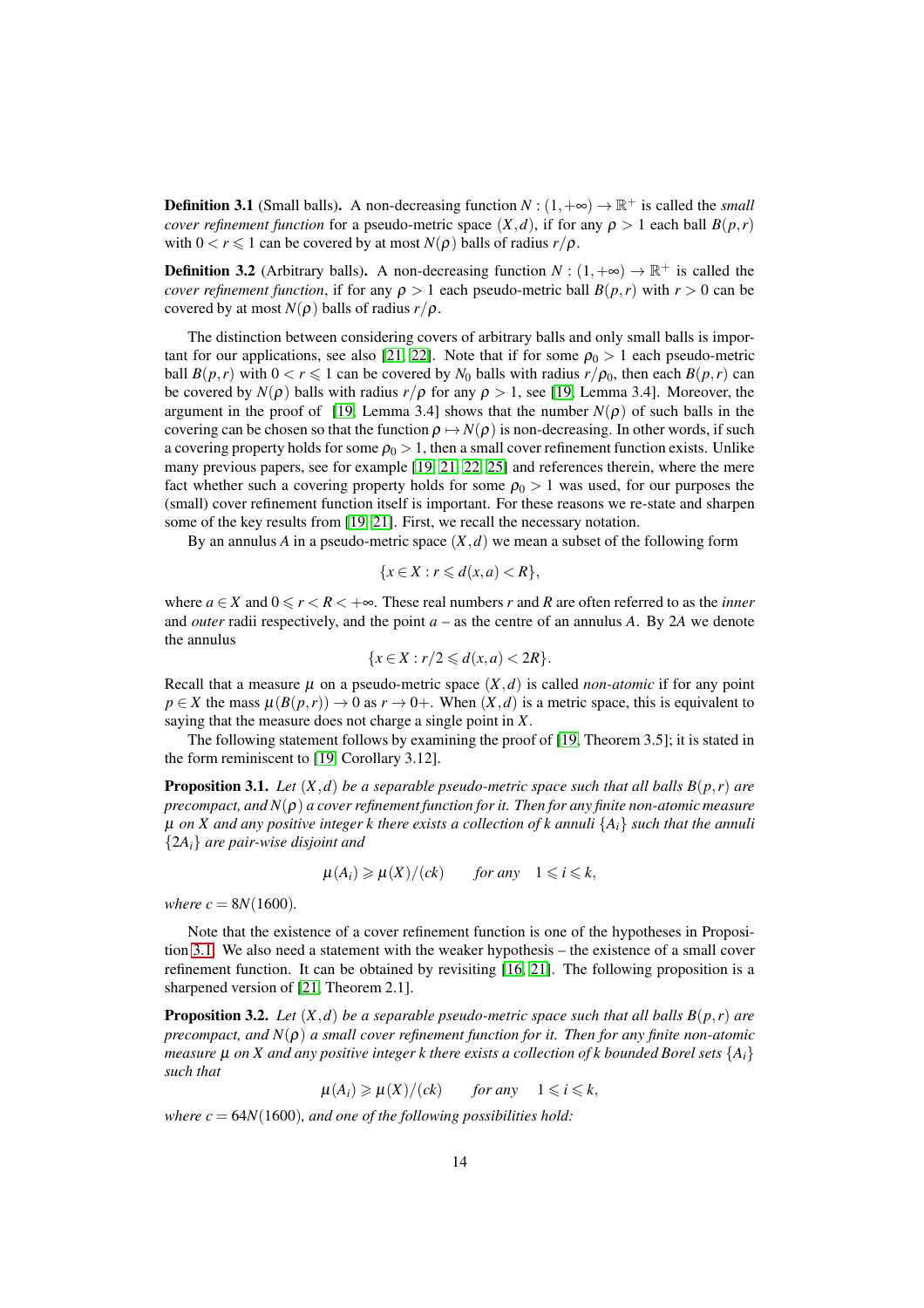- *(i) either all the Ai'a are annuli, and then the annuli* 2*A<sup>i</sup> are pair-wise disjoint and their outer radii are not greater than one,*
- *(ii) or the r*0*-neighborhoods*

$$
A_i^{r_0} = \{x \in X : \text{dist}(x, A_i) \leq r_0\}
$$

*are pair-wise disjoint, where r*<sub>0</sub> =  $1600^{-1}$ *.* 

An important new point in Proposition [3.2](#page-13-1) is the linear dependence of the constant *c* on the refinement function *N*. The proof of Proposition [3.2](#page-13-1) follows the idea in [\[21\]](#page-27-1); it relies on the argument in the proof of [\[19,](#page-27-3) Theorem 3.5] and an improved version of a statement from [\[16\]](#page-26-4). We discuss it in more detail at the end of the section.

Now we consider the main example that is used in the sequel – pseudo-metric measure spaces with homogeneous bounds on the measure of balls. We describe it in the form of the following lemma; its proof is rather standard, but we include it for the sake of completeness.

<span id="page-14-1"></span>Lemma 3.3. *Let* (*X*,*d*) *be a pseudo-metric space equipped with a measure* <sup>ν</sup> *such that*

$$
C_1 r^{\alpha} \leqslant v(B(p,r)) \leqslant C_2 r^{\alpha} \qquad \text{for any} \quad p \in X \text{ and } 0 < r \leqslant 3,
$$

*where*  $C_1$ ,  $C_2$ , and  $\alpha$  are positive constants. Then the function  $N(\rho) = (6\rho)^{\alpha} C_2/C_1$  is a small *cover refinement function for X. If the above inequalities hold for any r* > 0 *and any*  $p \in X$ *, then the function*  $N(\rho)$  *is a cover refinement function for* X.

*Proof.* We prove the first statement of the lemma; the second statement for arbitrary balls follows by the same argument. For a given value  $\rho > 1$  and a ball  $B(p,r)$  with  $0 < r \leq 1$ , let  ${B(p_i, r/(2\rho))}$  be a maximal collection of disjoint balls of radii  $r/(2\rho)$  centred at a point  $p_i \in B(p,r)$ , where  $i = 1, ..., \ell$ . It is straightforward to see that the family of balls  $\{B(p_i, r/\rho)\},$ where  $i = 1, \ldots, \ell$ , covers the ball  $B(p, r)$ . Thus, for a proof of the statement it is sufficient to show that the cardinality  $\ell$  of this cover is not greater than  $(6\rho)^{\alpha}C_2/C_1$ .

Let *i*<sub>0</sub> be an index such that the measure  $v(B(p_{i_0}, r/(2\rho)))$  is the least value among all measures  $v(B(p_i, r/(2\rho)))$ , where *i* ranges over  $1, \ldots, \ell$ . Then we obtain

$$
\ell v(B(p_{i_0}, r/(2\rho))) \leq \sum_{i=1}^{\ell} v(B(p_i, r/(2\rho))) \leq v(B(p, 2r)) \leq v(B(p_{i_0}, 3r)), \quad (3.1)
$$

where in the second inequality we used the inclusion  $B(p_i, r/(2\rho)) \subset B(p, 2r)$ , and in the third the inclusion  $B(p, 2r) \subset B(p_{i_0}, 3r)$ . Thus, using the hypotheses on the lemma, we obtain

$$
\ell \leqslant \frac{v(B(p_{i_0},3r))}{v(B(p_{i_0},r/(2\rho)))} \leqslant \frac{C_2(3r)^{\alpha}}{C_1(r/2\rho)^{\alpha}} = (6\rho)^{\alpha} \frac{C_2}{C_1},
$$

and finish the proof of the first statement.

#### *3.2. On the proof of Proposition [3.2](#page-13-1)*

A new ingredient in the proof of Proposition [3.2](#page-13-1) is the following improved version of [\[16,](#page-26-4) Corollary 3.12], see also [\[15,](#page-26-17) Lemma 2.1].

<span id="page-14-0"></span>**Lemma 3.4.** Let  $(X,d)$  be a separable pseudo-metric space,  $r > 0$  a real number, and N a *positive integer such that any ball of radius* 4*r in X can be covered by N balls of radius r. Let* <sup>µ</sup> *be a finite Borel measure, and k a positive integer such that*

$$
\mu(B(p,r)) \leq \frac{\mu(X)}{4Nk} \quad \text{for any} \quad p \in X.
$$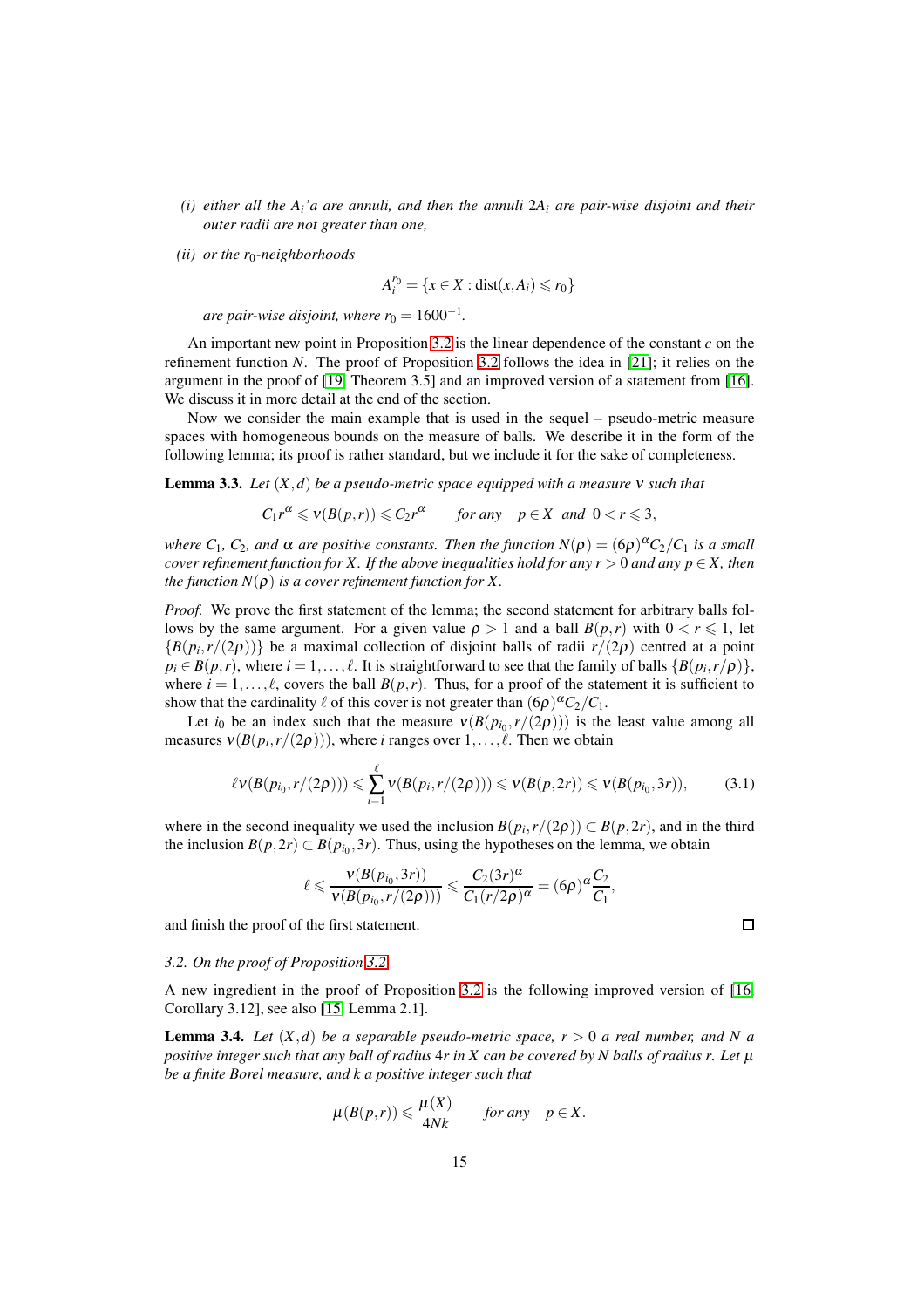*Then there exists a collection of k bounded Borel subsets* {*Ai*} *such that*

$$
\mu(A_i) \geq \frac{\mu(X)}{2Nk} \qquad \text{for any} \quad 1 \leq i \leq k,
$$

*and the r-neighbourhoods* {*A r i* }*'s are pair-wise disjoint.*

The proof of this lemma is based on the following statement.

<span id="page-15-1"></span>**Claim 3.5.** *Let*  $(X, d)$  *be a separable pseudo-metric space,*  $r > 0$  *a real number, and N a positive integer such that any ball of radius* 4*r in X can be covered by N balls of radius r. Let* <sup>µ</sup> *be a finite Borel measure, and*  $\beta < \mu(X)$  *a positive real number such that* 

<span id="page-15-0"></span>
$$
\mu(B(p,r)) \leq \frac{\beta}{2} \qquad \text{for any} \quad p \in X. \tag{3.2}
$$

*Then there exist bounded Borel subsets A* ⊂ *D in X such that*

$$
\beta \leqslant \mu(A) \leqslant \mu(D) \leqslant 2N\beta,
$$

*and* dist $(A, D^c) \geq 3r$ .

*Proof.* For a positive integer  $\ell$  let  $\mathcal{U}_{\ell}$  be the collection of all subsets in *X* that can be written as unions of at most  $\ell$  balls of radius  $r$ , that is

$$
\mathscr{U}_{\ell} = \left\{ \bigcup_{j=1}^{\ell} B(x_j,r) : x_1,\ldots,x_{\ell} \in X \right\}.
$$

By  $\xi_{\ell}$  we denote the supremum sup $\{\mu(U): U \in \mathcal{U}_{\ell}\}\$ . Note that  $\mathcal{U}_{\ell} \subset \mathcal{U}_{\ell+1}$ , and hence, the sequence  $\xi_{\ell}$  is non-decreasing,  $\xi_{\ell} \leq \xi_{\ell+1}$ . Since *X* is a separable pseudo-metric space, it is straightforward to see that there exists a sequence of subsets  $\{U_\ell\}$  such that  $U_\ell \in \mathcal{U}_\ell$ ,  $U_\ell \subset U_{\ell+1}$ for each  $\ell$ , and  $\cup_{\ell} U_{\ell} = X$ . Thus, we conclude that the sequence  $\xi_{\ell}$  converges to the value  $\mu(X)$ . Since by [\(3.2\)](#page-15-0) we have  $\xi_1 \le \beta/2$ , then there exists an integer  $k \ge 2$  such that

$$
\xi_{k-1}\leqslant \beta<\xi_k.
$$

The second inequality implies that there exists a set  $A \in \mathcal{U}_k$  such that  $\mu(U) > \beta$ . The set *A* has the form  $\cup B(p_j, r)$  for some points  $p_j \in X$ , and then we define the set  $D \subset X$  as the union

$$
D = \bigcup_{j=1}^k B(p_j, 4r).
$$

It is straightforward to see that  $dist(A, D^c)$  is at least 3r. Thus, for a proof of the claim it remains to show that  $\mu(D) \leq 2N\beta$ .

To prove the last inequality note that each ball  $B(p_j, 4r)$  can be covered by *N* balls of radius *r*. Thus, the set *D* can be covered by *kN* balls of radius *r*, that is,  $D \subset W$ , where  $W \in \mathcal{U}_{kN}$ . Since  $kN \leq 2(k-1)N$ , we see that *W* can be represented as the union

$$
W = \bigcup_{j=1}^{2N} W_j, \qquad \text{where} \quad W_j \in \mathscr{U}_{k-1},
$$

and we obtain

$$
\mu(D) \leqslant \mu(W) \leqslant \sum_{j=1}^{2N} \mu(W_j) \leqslant 2N \xi_{k-1} \leqslant 2N\beta.
$$

Thus, the claim is proved.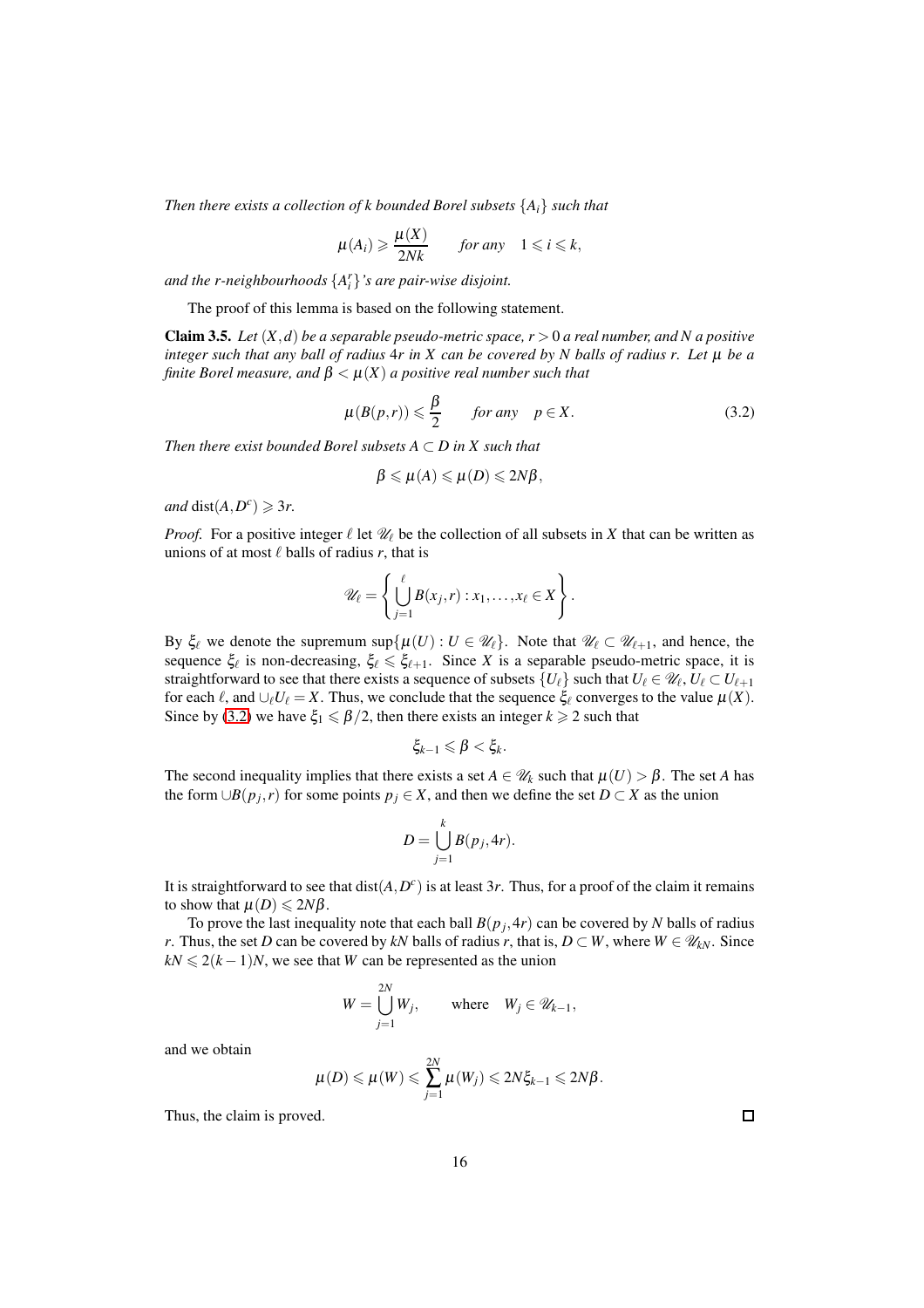*Proof of Lemma [3.4.](#page-14-0)* Equipped with Claim [3.5](#page-15-1) we can now prove the lemma, following the line of the argument in [\[15,](#page-26-17) Section 4]. More precisely, taking  $\beta = \mu(X)/(2Nk)$ , one can construct inductively *k* pairs  $(A_j, D_j)$ , where  $1 \leq j \leq k$ , such that

$$
A_j \subset D_j, \qquad \text{dist}(A_j, (\cup_{i \leq j} D_i)^c) \geq 3r,
$$

the inequalities

$$
\beta \leqslant \mu(A_j) \leqslant \mu(D_j) \leqslant 2N\beta = \frac{\mu(X)}{k}
$$

hold, and additionally,  $A_j \subset (\cup_{i \le j} D)^c$ . The above claim is used in the induction step. Then the family  $\{A_i\}$  satisfies the conclusion of Lemma [3.4.](#page-14-0) Indeed, we have

$$
\mu(A_j) \geqslant \beta = \frac{\mu(X)}{2Nk},
$$

and since

$$
dist(A_l, A_j) \geq \text{dist}(A_l, (\cup_{i \leq l} D_i)^c) \geq 3r
$$

for  $l < j$ , we see that the *r*-neighbourhoods  $\{A_j^r\}$  are pair-wise disjoint.

To make the exposition more self-contained, we describe briefly the induction argument for the existence of such pairs  $(A_j, D_j)$ . Taking  $\beta = \mu(X)/(2Nk)$ , by the hypotheses of the lemma we see that Claim [3.5](#page-15-1) applies, and there are bounded Borel sets  $A_1 \subset D_1$  such that

$$
\beta \leqslant \mu(A_1) \leqslant \mu(D_1) \leqslant 2N\beta = \frac{\mu(X)}{k},
$$

and dist $(A_1, D_1^c) \ge 3r$ . Now suppose that for  $1 \le j \le k$  the desired pairs  $\{(A_i, D_i)\}$ , where  $i = 1, \ldots, j$ , are constructed. Denote by  $\mu_{i+1}$  the measure on *X*, obtained by restricting  $\mu$  to the complement  $(\bigcup_{i \leq j} D_i)^c$ . Note that for any ball  $B(p, r)$  the inequalities

$$
\mu_{j+1}(B(p,r)) \leq \mu(B(p,r)) \leq \frac{\mu(X)}{4Nk} = \frac{\beta}{2}
$$

hold. By the induction hypotheses we also have

$$
\mu_{j+1}(X) \geqslant \mu(X) - \sum_{i=1}^{j} \mu(D_i) \geqslant \mu(X) \left(1 - \frac{j}{k}\right) \geqslant \frac{\mu(X)}{k},
$$

and hence, see that

$$
\beta = \frac{\mu(X)}{2Nk} \leqslant \frac{\mu_{j+1}(X)}{2N} < \mu_{j+1}(X).
$$

Thus, Claim [3.5](#page-15-1) applies to the measure  $\mu_{j+1}$  on *X*, and there are sets  $A \subset D$  in *X* such that

$$
\beta \leqslant \mu_{j+1}(A) \leqslant \mu_{j+1}(D) \leqslant 2N\beta = \frac{\mu(X)}{k},
$$

and dist $(A, D^c) \ge 3r$ . The pair  $(A_{j+1}, D_{j+1})$  is defined by setting

$$
A_{j+1} = A \cap (\cup_{i \leq j} D_i)^c \quad \text{ and } D_{j+1} = D \cap (\cup_{i \leq j} D_i)^c.
$$

It is straightforward to check that these sets satisfy the required hypotheses.

Now the proof of Proposition [3.2](#page-13-1) follows the scheme in [\[21,](#page-27-1) Section 2] with necessary adjustments for the constants involved. It relies on the argument in the proof of [\[19,](#page-27-3) Theorem 3.5] and uses Lemma [3.4](#page-14-0) above in place of [\[21,](#page-27-1) Lemma 2.3].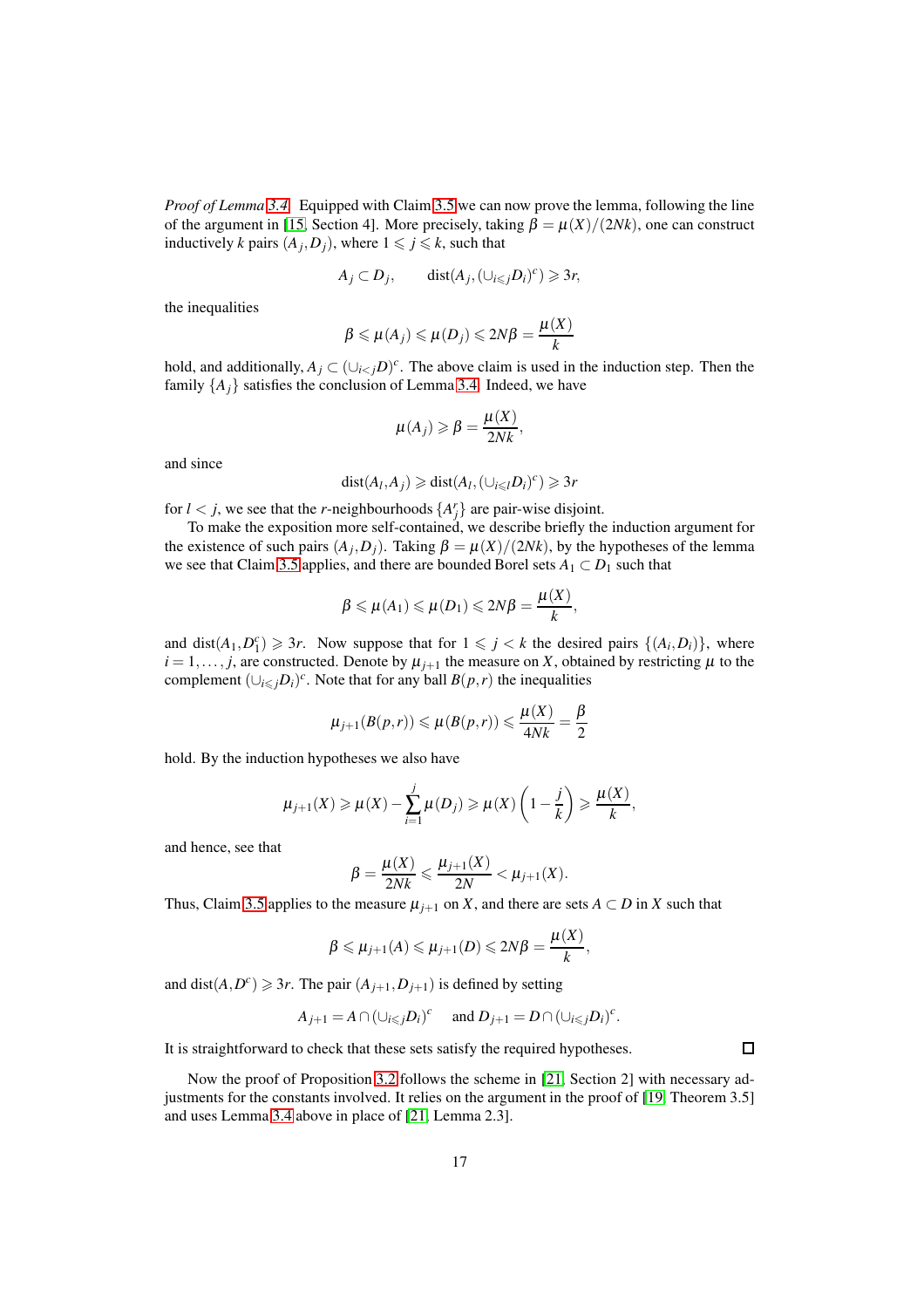# <span id="page-17-0"></span>4. Proofs

# *4.1. Proof of Theorem [1.1](#page-1-0)*

Let  $(M, g)$  be an *m*-dimensional Riemannian manifold that satisfies the hypotheses of Theo-rem [1.1,](#page-1-0) and dist<sub>g</sub>( $\cdot$ , $\cdot$ ) a distance function on it. Scaling the metric *g*, we may assume that  $rad(g)$  equals three. Then the combination of Lemma [3.3](#page-14-1) and Corollary [2.2](#page-7-2) implies that the function

<span id="page-17-1"></span>
$$
N(\rho) = C_{11}(m) \frac{\text{Vol}_g(M)}{\text{rad}(g)^m} \rho^m,
$$
\n(4.1)

where  $C_{11}(m) = 24<sup>m</sup>/\omega_m$ , is a small cover refinement function for the metric space  $(M, \text{dist}_g)$ . For a given metric  $\tilde{g}$  conformal to g, denote by  $\mu$  its volume measure  $Vol_{\tilde{g}}$  on *M*. Then by Proposition [3.2](#page-13-1) for any given positive integer *k* there exists a collection of  $2(k+1)$  bounded Borel sets  ${A_i}$  such that

<span id="page-17-2"></span>
$$
\mu(A_i) \geqslant \mu(M)/(2c(k+1)) \geqslant \mu(M)/(4ck) \tag{4.2}
$$

for all  $i = 1, ..., 2(k + 1)$ , where  $c = 64N(1600)$ , and one of the following possibilities hold:

- (i) either all the  $A_i$ 's are annuli, and the annuli  $2A_i$ 's are pair-wise disjoint and their outer radii are not greater than one,
- (ii) or the *r*<sub>0</sub>-neighbourhoods of the *A*<sup>*i*</sup>s, where *r*<sub>0</sub> = 1600<sup>-1</sup>, are pair-wise disjoint.

Note that, using formula [\(4.1\)](#page-17-1), the estimate for  $\mu(A_i)$  in relation [\(4.2\)](#page-17-2) can be re-written in the form

<span id="page-17-5"></span>
$$
Vol_{\tilde{g}}(A_i) \geqslant \frac{Vol_{\tilde{g}}(M)}{k} \left(256(1600)^m C_{11}(m) Vol_g(M) / \operatorname{rad}(g)^m \right)^{-1}
$$
(4.3)

for all  $i = 1, \ldots, 2(k + 1)$ . Now we consider two cases corresponding to the two possibilities (i) and (ii) above.

*Case (i).* Since the annuli 2*Ai*'s are pair-wise disjoint, we have

$$
\sum_{i=1}^{2(k+1)} \mu(2A_i) \leq \mu(M),
$$

and hence, there exists at least  $(k+1)$  sets  $A_i$  such that

<span id="page-17-4"></span>
$$
\mu(2A_i) \leqslant \mu(M)/(k+1) \leqslant \mu(M)/k. \tag{4.4}
$$

After reordering, we may assume that the above relation holds for  $i = 1, \ldots, k + 1$ . For such an *i* we denote by  $u_i$  the test-function constructed in the following way: it vanishes on the complement of the extrerior annulus 2*A*<sub>*i*</sub></sub>, equals one on the interior annulus  $A_i = B(a_i, R_i) \setminus B(a_i, r_i)$ , and is given by the formula

$$
u_i(x) = \begin{cases} \frac{2}{r_i} \operatorname{dist}(x, a_i) - 1, & \text{if } x \in B(a_i, r_i) \setminus B(a_i, r_i/2), \\ 2 - \frac{1}{R_i} \operatorname{dist}(x, a_i), & \text{if } x \in B(a_i, 2R_i) \setminus B(a_i, R_i), \end{cases}
$$

on the complement  $2A_i \setminus A_i$ . It is straightforward to see that each  $u_i$  is a Lipschitz function, and moreover, on the complement  $2A_i \setminus A_i$  its gradient satisfies the inequalities

<span id="page-17-3"></span>
$$
|\nabla u_i| \leqslant 2/r_i \qquad \text{on} \quad B(a_i, r_i) \setminus B(a_i, r_i/2), \tag{4.5}
$$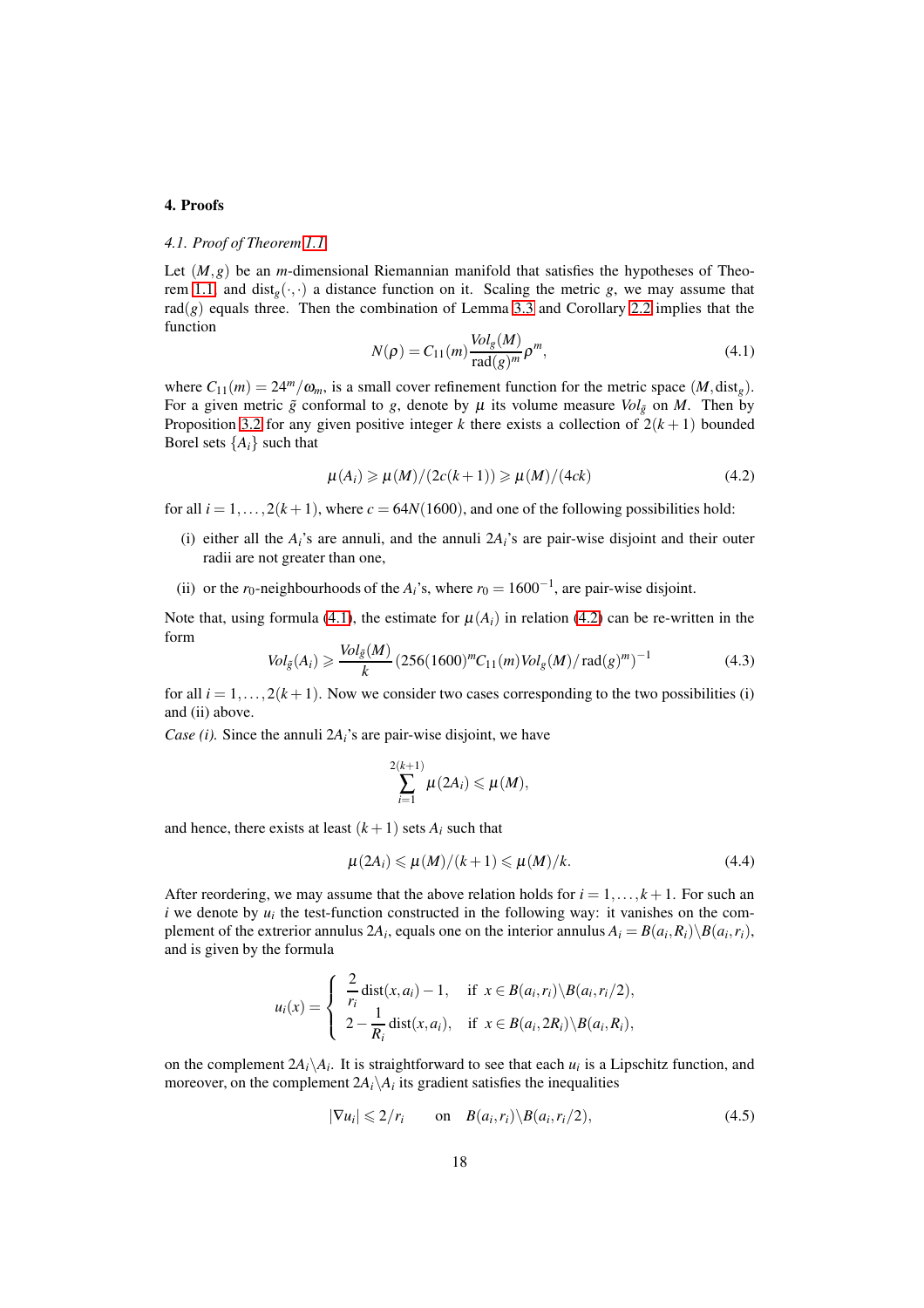<span id="page-18-1"></span><span id="page-18-0"></span>
$$
|\nabla u_i| \leqslant 1/R_i \qquad \text{on} \quad B(a_i, 2R_i) \backslash B(a_i, R_i). \tag{4.6}
$$

Now we estimate the Dirichlet energy of  $u_i$  with respect to the metric  $\tilde{g}$ . By the Hölder inequality, we obtain

$$
\int_{M} |\nabla u_{i}|_{\tilde{g}}^{2} dVol_{\tilde{g}} \leqslant Vol_{\tilde{g}}(2A_{i})^{1-2/m} \left( \int_{B(a_{i}, 2R_{i})} |\nabla u_{i}|_{\tilde{g}}^{m} dVol_{\tilde{g}} \right)^{2/m}
$$
\n
$$
= Vol_{\tilde{g}}(2A_{i})^{1-2/m} \left( \int_{B(a_{i}, 2R_{i})} |\nabla u_{i}|_{g}^{m} dVol_{g} \right)^{2/m}
$$
\n
$$
\leqslant Vol_{\tilde{g}}(2A_{i})^{1-2/m} \left( (2/r_{i})^{m} Vol_{g}(B(a_{i}, r_{i})) + (1/R_{i})^{m} Vol_{g}(B(a_{i}, 2R_{i})) \right)^{2/m},
$$

where in the equality above we used the conformal invariance of  $\int |\nabla u|^m dVol$ , and in the last relation inequalities  $(4.5)$  –  $(4.6)$ . Now, since by Proposition [3.2](#page-13-1) the outer radii satisfy the inequality  $2R_i \leq 1 < \text{rad}(g)$ , the volume bounds in Corollary [2.2](#page-7-2) apply, and we obtain

$$
\int_{M} |\nabla u_{i}|_{\tilde{g}}^{2} dVol_{\tilde{g}} \leq 16 Vol_{\tilde{g}} (2A_{i})^{1-2/m} (Vol_{g}(M)/\text{rad}(g)^{m})^{2/m} \leq 16 (Vol_{\tilde{g}}(M)/k)^{1-2/m} (Vol_{g}(M)/\text{rad}(g)^{m})^{2/m}, \quad (4.7)
$$

where in the last inequality we used relation [\(4.4\)](#page-17-4). Combining inequalities [\(4.3\)](#page-17-5) and [\(4.7\)](#page-18-1), we can now estimate the Rayleigh quotient:

$$
\mathscr{R}_{\tilde{g}}(u_i) = \left( \int_M |\nabla u_i|_{\tilde{g}}^2 dVol_{\tilde{g}} \right) / \left( \int_M u_i^2 dVol_{\tilde{g}} \right)
$$
  
\n
$$
\leq C_{12}(m) (Vol_{\tilde{g}}(M)/k)^{-2/m} (Vol_g(M)/\text{rad}(g)^m)^{1+2/m}
$$
  
\n
$$
= C_{12}(m) (Vol_{\tilde{g}}(M))^{-2/m} (Vol_g(M)/\text{rad}(g)^m)^{1+2/m} k^{2/m},
$$

where  $i = 1, ..., k + 1$ . Since the  $u_i$ 's form a system of  $W^{1,2}$ -orthogonal functions, by the variational principle we conclude that

$$
\lambda_k(\tilde{g})\text{Vol}_{\tilde{g}}(M)^{2/m}\leqslant C_{12}(m)\left(\text{Vol}_g(M)/\text{rad}(g)^m\right)^{1+2/m}k^{2/m}.
$$

Thus, the statement of the theorem is proved in this case.

*Case (ii).* Since the  $r_0$ -neighbourhoods of the  $A_i$ 's are pair-wise disjoint, as in the first case, we may assume that

<span id="page-18-2"></span>
$$
\mu(A_i^{r_0}) \leq \mu(M)/k \qquad \text{for any} \quad i = 1, \dots, k+1. \tag{4.8}
$$

For such an *i* we denote by  $u_i$  the test-function supported in the  $r_0$ -neighbourhood  $A_i^{r_0}$  that is given by the formula

$$
u_i(x) = \begin{cases} 1, & \text{if } x \in A_i, \\ 1 - r_0^{-1} \operatorname{dist}(x, A_i), & \text{if } x \in A_i^{r_0} \backslash A_i, \end{cases}
$$

where dist( $\cdot$ ,*A*) stands for the distance to a subset *A*. It is straightforward to see that  $u_i$  is a Lipschitz function such that  $|\nabla u_i| \le r_0^{-1}$  on  $A_i^{r_0} \setminus A_i$ . Thus, following the line of argument above, we obtain

$$
\int_{M} |\nabla u_{i}|_{\tilde{g}}^{2} dVol_{\tilde{g}} \leq Vol_{\tilde{g}}(A_{i}^{r_{0}})^{1-2/m} \left( \int_{A_{i}^{r_{0}}} |\nabla u_{i}|_{\tilde{g}}^{m} dVol_{\tilde{g}} \right)^{2/m}
$$
\n
$$
= Vol_{\tilde{g}}(A_{i}^{r_{0}})^{1-2/m} \left( \int_{A_{i}^{r_{0}}} |\nabla u_{i}|_{g}^{m} dVol_{g} \right)^{2/m} \leq (Vol_{\tilde{g}}(M)/k)^{1-2/m} Vol_{g}(M)^{2/m} r_{0}^{-2},
$$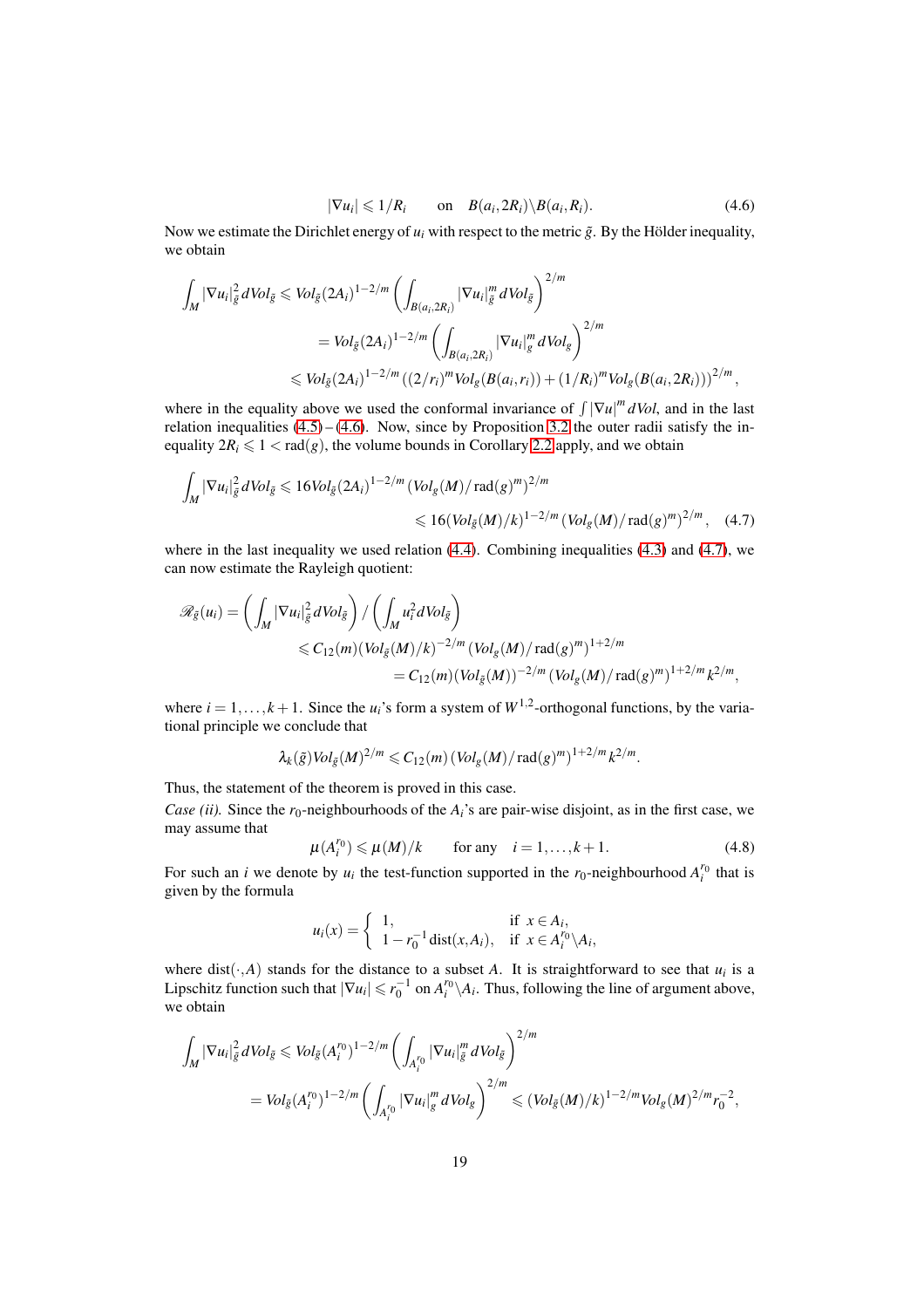where in the last inequality we used relation  $(4.8)$ . Recall that by our normalisation assumption, we have

$$
r_0 = \frac{1}{1600} = \frac{1}{4800} \operatorname{rad}(g).
$$

Hence, the bound above for the Dirichlet energy of  $u_i$  can be re-written in the form

<span id="page-19-0"></span>
$$
\int_{M} |\nabla u_{i}|_{\tilde{g}}^{2} dVol_{\tilde{g}} \leqslant 4800^{2} (Vol_{\tilde{g}}(M)/k)^{1-2/m} (Vol_{g}(M)/\text{rad}(g)^{m})^{2/m}, \qquad (4.9)
$$

where  $i = 1, \ldots, k+1$ . Now combining inequalities [\(4.3\)](#page-17-5) and [\(4.9\)](#page-19-0), we arrive at the estimate

$$
\mathscr{R}_{\tilde{g}}(u_i) \leqslant C_{13}(m) (\text{Vol}_{\tilde{g}}(M))^{-2/m} (\text{Vol}_g(M)/\text{rad}(g)^m)^{1+2/m} k^{2/m},
$$

for all  $i = 1, \ldots, k+1$ . Thus, by the variational principle we conclude that the desired inequalities for the eigenvalues of  $\lambda_k(\tilde{g})$  hold in this case as well. П

*Remark* 4.1. Note that choosing the sets  $A_i$  in the argument in Case (ii) more carefully, such that in addition to relation [\(4.8\)](#page-18-2) the following inequalities hold

$$
Vol_g(A_i^{r_0}) \leqslant Vol_g(M)/k \qquad \text{for any} \quad i = 1, \ldots, k+1,
$$

one can show that the eigenvalue  $\lambda_k(\tilde{g})$  is bounded independently of k in this case. However, this observation does not give any improvement to the final result.

#### *4.2. Proof of Theorem [1.2](#page-2-1)*

The proof of Theorem [1.2](#page-2-1) follows the strategy used in the proof of Theorem [1.1.](#page-1-0) However, the way we use the decomposition theorem, Proposition [3.2,](#page-13-1) as well as a few ingredients involved, are different.

Let  $(\Sigma^n, g)$  be a manifold isometrically immersed to *M*, via  $\iota : \Sigma^n \to M$ , as a proper minimal submanifold. Below we denote by *g* the metric on both manifolds  $\Sigma^n$  and *M*. We equip  $\Sigma^n$  with a pseudo-metric  $\bar{d}(\cdot,\cdot)$  obtained by restricting the distance function dist<sub>g</sub>( $\cdot,\cdot$ ) on *M* to the image  $\iota(\Sigma^n)$ . A metric ball  $\bar{B}(\bar{p}, r)$  in this pseudo-metric can be viewed as the pre-image  $\iota^{-1}(B(p, r))$ , where  $\iota(\bar{p}) = p$  and  $B(p, r)$  is a metric ball in  $(M, dist_e)$ . Abusing the notation, it is also denoted by  $B(p,r) \cap \Sigma^n$  in Section [2.](#page-6-0) A measure  $\bar{\mu}$  on  $\Sigma^n$  is non-atomic with respect to  $\bar{d}(\cdot,\cdot)$ , see Section [3,](#page-12-0) if and only if the push-forward measure  $i_*\bar{\mu}$  is non-atomic on *M*. Since  $i : \Sigma^n \to M$ is an immersion, it is straightforward to see that for any metric  $h$  on  $\Sigma<sup>n</sup>$  its volume measure is non-atomic with respect to the pseudo-metric  $\bar{d}(\cdot,\cdot)$ .

As in the proof of Theorem [1.1,](#page-1-0) we assume that the metric *g* on *M* is scaled such that  $rad(g)$ equals three. Then the combination of Lemma [3.3](#page-14-1) and Corollary [2.4](#page-9-1) implies that the function

<span id="page-19-2"></span>
$$
\bar{N}(\rho) = C_{14}(n) \frac{\text{Vol}_g(\Sigma^n)}{\text{rad}(g)^n} \rho^n,
$$
\n(4.10)

where  $C_{14}(n) = 24^n/(n\omega_n)$ , is a small cover refinement function for the pseudo-metric space  $(\Sigma^n, \bar{d})$ . Now let *h* be a metric on  $\Sigma^n$  that is conformal to *g*, and  $\bar{\mu}$  its volume measure. By the discussion above, Proposition [3.2](#page-13-1) applies to the pseudo-metric space  $(\Sigma^n, \bar{d})$  equipped with  $\bar{\mu}$ . Thus, for any positive integer *k* there exists a collection of  $2(k+1)$  bounded Borel sets  $\{\bar{A}_i\}$  in  $\Sigma^n$  such that

<span id="page-19-1"></span>
$$
\bar{\mu}(\bar{A}_i) \ge \bar{\mu}(\Sigma^n)/(2c(k+1)) \ge \bar{\mu}(\Sigma^n)/(4\bar{c}k),\tag{4.11}
$$

for all  $i = 1, \ldots, 2(k + 1)$ , where  $\bar{c} = 64\bar{N}(1600)$ , and one of the following possibilities hold:

(i) either all the  $\bar{A}_i$ 's are annuli for the pseudo-metric  $\bar{d}(\cdot,\cdot)$ , and the annuli  $2\bar{A}_i$ 's are pair-wise disjoint and their outer radii are not greater than one.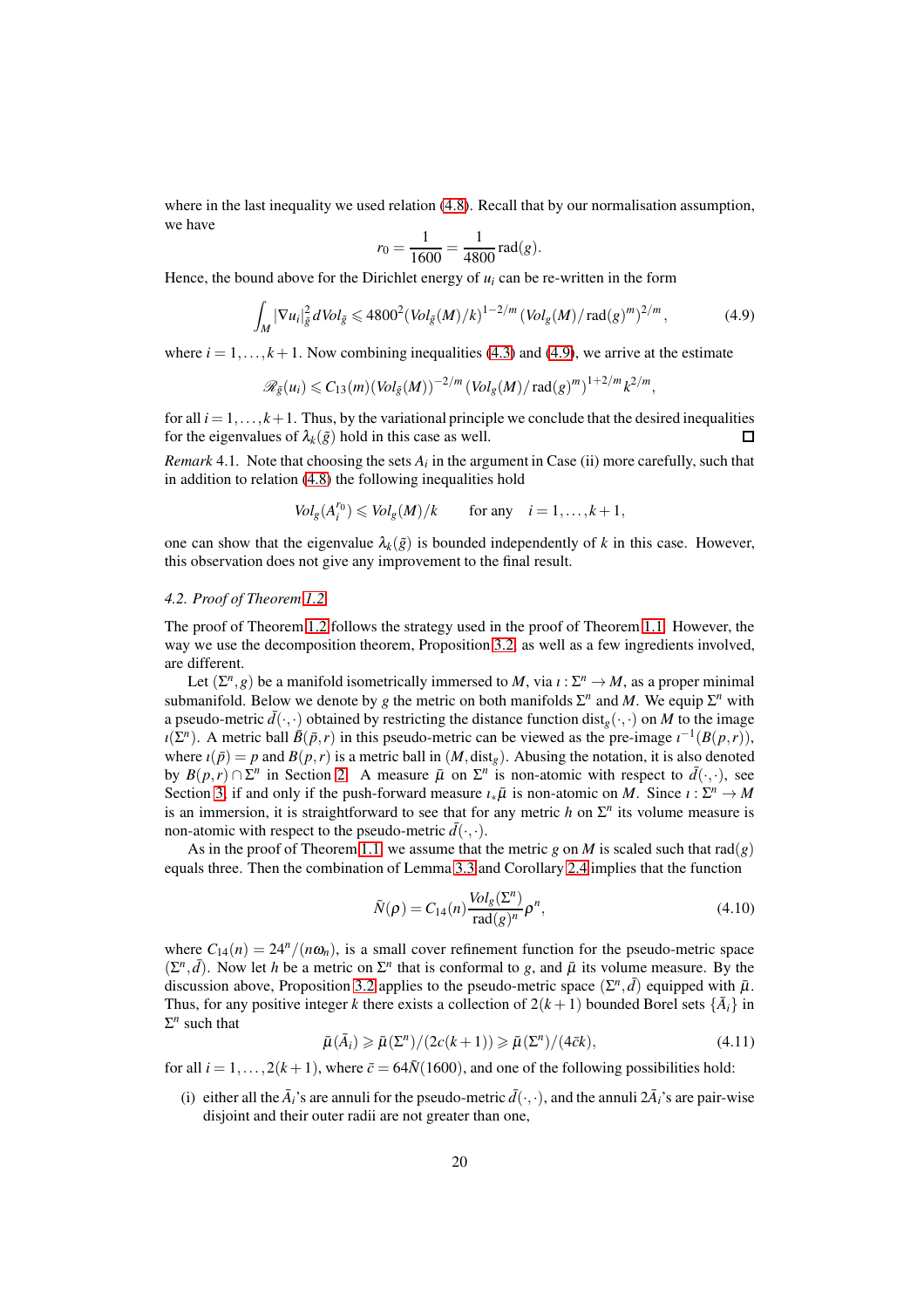(ii) or the *r*<sub>0</sub>-neighbourhoods of the  $\bar{A}_i$ 's, where  $r_0 = 1600^{-1}$ , are pair-wise disjoint.

Now the cases (i) and (ii) can be considered following the line of argument in the proof of Theo-rem [1.1.](#page-1-0) The test-functions are constructed similarly, but using the pseudo-metric  $\bar{d}(\cdot,\cdot)$ . A new ingredient in the estimate of their Dirichlet energies is one of the inequalities in Corollary [2.4.](#page-9-1) Below we briefly sketch the key points of the argument. In the sequel we use estimate [\(4.11\)](#page-19-1) for  $\bar{\mu}(\bar{A}_i)$  in the following form

<span id="page-20-1"></span>
$$
Vol_h(\bar{A}_i) \geqslant \frac{Vol_h(\Sigma^n)}{k} \left(256(1600)^n C_{14}(n) Vol_g(\Sigma^n) / \operatorname{rad}(g)^n \right)^{-1} . \tag{4.12}
$$

It follows by combination of the relation  $\bar{c} = 64\bar{N}(1600)$  with formula [\(4.10\)](#page-19-2) for a small cover refinement function.

*Case (i).* As in the proof of Theorem [1.1,](#page-1-0) we may assume that

<span id="page-20-0"></span>
$$
\bar{\mu}(2\bar{A}_i) \leq \bar{\mu}(\Sigma^n)/(k+1) \leq \bar{\mu}(\Sigma^n)/k
$$
\n(4.13)

for  $i = 1, \ldots, k + 1$ . For each such *i* the test-function  $\bar{u}_i$  is set to equal one on the interior annulus  $\bar{A}_i = \bar{B}(\bar{a}_i, R_i) \setminus \bar{B}(\bar{a}_i, r_i)$  and zero on the complement of the exterior annulus  $2\bar{A}_i$ . On the complement  $2\overline{A}_i \setminus \overline{A}_i$ , it is given by the formula

<span id="page-20-2"></span>
$$
\bar{u}_i(x) = \begin{cases}\n\frac{2}{r_i}\bar{d}(x,\bar{a}_i) - 1, & \text{if } x \in \bar{B}(\bar{a}_i,r_i) \setminus \bar{B}(\bar{a}_i,r_i/2), \\
2 - \frac{1}{R_i}\bar{d}(x,\bar{a}_i), & \text{if } x \in \bar{B}(\bar{a}_i,2R_i) \setminus \bar{B}(\bar{a}_i,R_i).\n\end{cases}
$$
\n(4.14)

It is straightforward to see that  $|\nabla \bar{d}(x, \cdot)| \leq 1$  for any point  $x \in \Sigma^n$ , and hence, the gradient of  $\bar{u}_i$ satisfies the inequalities

$$
|\nabla \bar{u}_i| \leq 2/r_i \quad \text{on} \quad \bar{B}(\bar{a}_i, r_i) \setminus \bar{B}(\bar{a}_i, r_i/2),
$$
  

$$
|\nabla \bar{u}_i| \leq 1/R_i \quad \text{on} \quad \bar{B}(\bar{a}_i, 2R_i) \setminus \bar{B}(\bar{a}_i, R_i).
$$

Arguing as in the proof of Theorem [1.1,](#page-1-0) we can now estimate the Dirichlet energy of  $\bar{u}_i$ . In more detail, we obtain

$$
\int_{\Sigma^n} |\nabla \bar{u}_i|_h^2 dVol_h \leqslant Vol_h(2\bar{A}_i)^{1-2/n} ((2/r_i)^n Vol_g(\bar{B}(\bar{a}_i, r_i)) + (1/R_i)^n Vol_g(\bar{B}(\bar{a}_i, 2R_i)))^{2/n}
$$
  

$$
\leqslant 16 Vol_h(2\bar{A}_i)^{1-2/n} (Vol_g(\Sigma^n)/\text{rad}(g)^n)^{2/n}
$$
  

$$
\leqslant 16 (Vol_h(\Sigma^n)/k)^{1-2/n} (Vol_g(\Sigma^n)/\text{rad}(g)^n)^{2/n},
$$

where we used Corollary [2.4](#page-9-1) to estimate volumes of extrinsic balls in the second inequality, and relation  $(4.13)$  in the third. Combining the last inequality with relation  $(4.12)$ , we obtain the following estimate for the Rayleigh quotient of  $\bar{u}_i$ :

$$
\mathscr{R}_{h}(\bar{u}_{i}) = \left(\int_{\Sigma^{n}} |\nabla \bar{u}_{i}|_{h}^{2} dVol_{h}\right) / \left(\int_{\Sigma^{n}} \bar{u}_{i}^{2} dVol_{h}\right)
$$
  

$$
\leq C_{15}(n) (Vol_{h}(\Sigma^{n}))^{-2/n} (Vol_{g}(\Sigma^{n}) / \operatorname{rad}(g)^{n})^{1+2/n} k^{2/n}
$$

for any  $i = 1, \ldots, k + 1$ . By the variational principle, these estimates immediately yield the desired inequality for the Laplace eigenvalue  $\lambda_k(\Sigma^n, h)$ .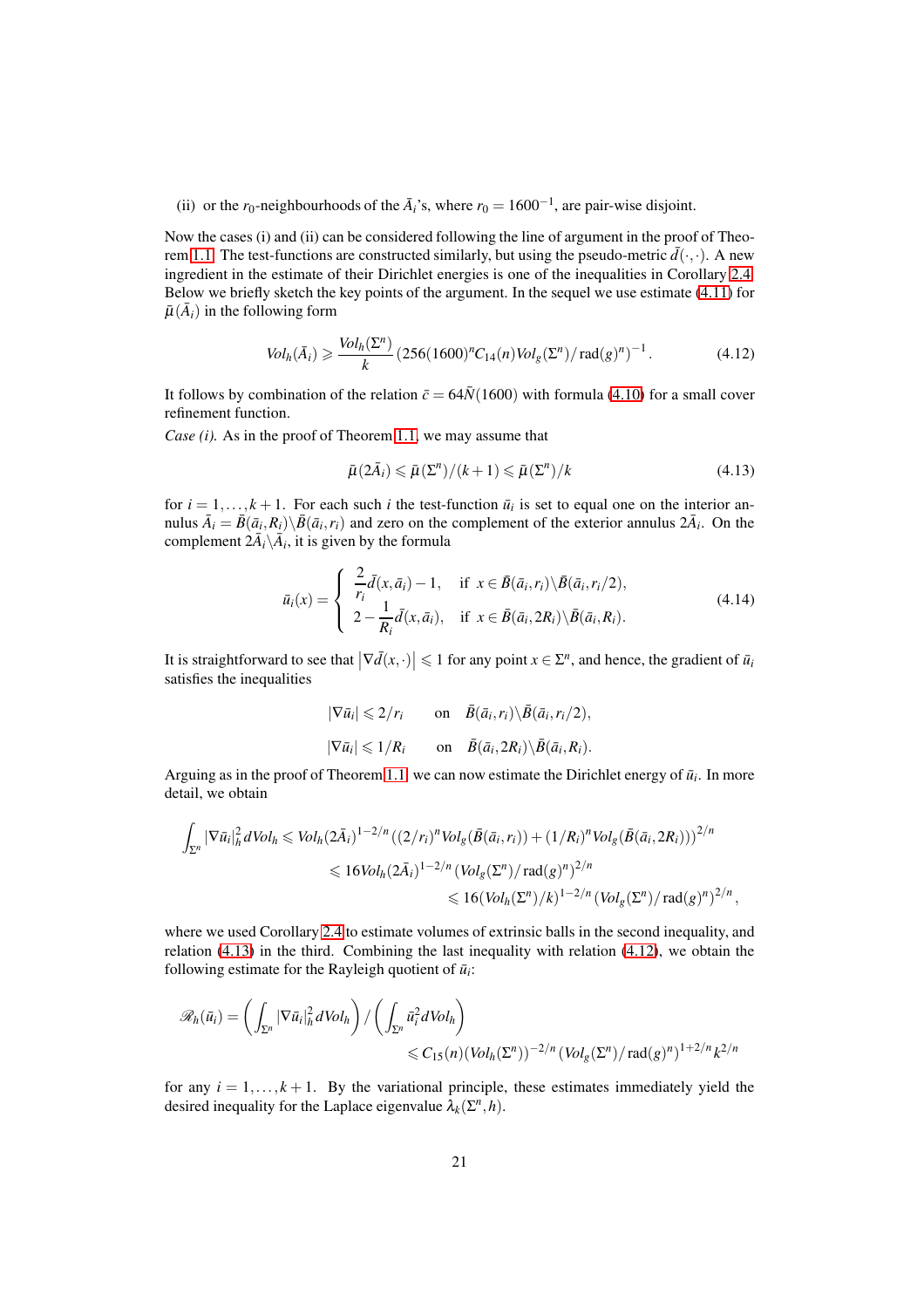*Case (ii).* As in the proof of Theorem [1.1,](#page-1-0) we may assume that

<span id="page-21-0"></span>
$$
\mu(\bar{A}_i^{r_0}) \leq \mu(\Sigma^n)/k \qquad \text{for any} \quad i = 1, \dots, k+1. \tag{4.15}
$$

The test-function  $\bar{u}_i$ , supported in the  $r_0$ -neighbourhood  $\bar{A}_i^{r_0}$ , is defined by the formula

$$
\bar{u}_i(x) = \begin{cases} 1, & \text{if } x \in \bar{A}_i, \\ 1 - r_0^{-1} \overline{\text{dist}}(x, \bar{A}_i), & \text{if } x \in \bar{A}_i'^n \backslash \bar{A}_i, \end{cases}
$$

where  $\overline{\text{dist}}(\cdot,\overline{A})$  is the distance to a subset in the sense of pseudo-metric  $\overline{d}(\cdot,\cdot)$ . As above, we see that  $|\nabla \bar{u}_i| \le r_0^{-1}$  on the complement  $\bar{A}_i^{r_0}\backslash\bar{A}_i$ , and estimate its Dirichlet energy in the following way:

$$
\int_{\Sigma^n} |\nabla \bar{u}_i|_h^2 dVol_h \leq Vol_h (\bar{A}_i^{r_0})^{1-2/n} \left( \int_{\bar{A}_i^{r_0}} |\nabla \bar{u}_i|_g^n dVol_g \right)^{2/n}
$$
  

$$
\leq (Vol_h (\Sigma^n)/k)^{1-2/n} Vol_g (\Sigma^n)^{2/n} r_0^{-2}
$$
  

$$
= 4800^2 (Vol_h (\Sigma^n)/k)^{1-2/n} (Vol_g (\Sigma^n)/\text{rad}(g)^n)^{2/n},
$$

where we used relation [\(4.15\)](#page-21-0) in the second inequality, and the scaling assumption  $rad(g) = 3$ together with  $r_0 = 1600^{-1}$  in the last relation. Combining this estimate with relation [\(4.12\)](#page-20-1), we obtain

$$
\mathscr{R}_h(\bar{u}_i) \leqslant C_{16}(n) \left(\text{Vol}_h(\Sigma^n)\right)^{-2/n} \left(\text{Vol}_g(\Sigma^n)/\text{rad}(g)^n\right)^{1+2/n} k^{2/n}
$$

for any  $i = 1, ..., k + 1$ . Now the desired inequality for the Laplace eigenvalue  $\lambda_k(\Sigma^n, h)$  follows from the variational principle.  $\Box$ 

# *4.3. Proof of Theorem [1.3](#page-3-1)*

As in the proof of Theorem [1.2,](#page-2-1) we consider a pseudo-metric space  $(\Sigma^n, \bar{d})$ , where a pseudometric  $\bar{d}(\cdot,\cdot)$  is obtained by restricting the distance function dist<sub>g</sub> $(\cdot,\cdot)$  to the image of an immersed submanifold  $\Sigma^n$ . For a point  $\bar{p} \in \Sigma^n$  the volume of a pseudo-metric ball  $\bar{B}(\bar{p}, r)$  satisfies the inequalities

<span id="page-21-1"></span>
$$
\omega_n r^n \leqslant Vol_g(\bar{B}(\bar{p},r)) \leqslant \omega_n \theta(\Sigma^n) r^n \tag{4.16}
$$

for any  $r > 0$ , where  $\omega_n$  is the volume of a unit ball in the Euclidean space  $\mathbb{R}^n$ , and  $\theta(\Sigma^n)$  is the density at infinity. These inequalities are direct consequences of the volume monotonicity for minimal submanifolds, see Proposition [2.3.](#page-8-1) By Lemma [3.3](#page-14-1) inequalities [\(4.16\)](#page-21-1) imply that the function  $\bar{N}(\rho) = \theta(\Sigma^n)(6\rho)^n$  is a cover refinement function for this pseudo-metric space.

Let *h* be a metric conformal to *g* on a domain  $\Omega \subset \Sigma^n$ , and  $\bar{\mu}$  its volume measure restricted to  $\Omega$ . As in the proof of Theorem [1.2,](#page-2-1) we conclude that the measure  $\bar{\mu}$  is non-atomic with respect to  $\bar{d}(\cdot,\cdot)$ , and Proposition [3.1](#page-13-0) applies. Thus, for any positive integer *k* there exists a collection of  $2(k+1)$  annuli  $\{\bar{A}_i\}$  in  $\Sigma^n$  such that the annuli  $\{2\bar{A}_i\}$  are pair-wise disjoint and

$$
\bar{\mu}(\bar{A}_i) \ge \bar{\mu}(\Sigma^n)/(2c(k+1)) \ge \bar{\mu}(\Sigma^n)/(4\bar{c}k)
$$

for all  $i = 1, \ldots, 2(k+1)$ , where

$$
\bar{c} = 8\bar{N}(1600) = C_{17}(n)\theta(\Sigma^n).
$$

Let  $\bar{u}_i$  be a test-function constructed as in Case (i) of the proof of Theorem [1.2;](#page-2-1) it is supported in the annulus  $2\overline{A}_i$ . Then, using inequalities [\(4.16\)](#page-21-1) in place of Corollary [2.4,](#page-9-1) one can repeat the argument in the proof of Theorem [1.2](#page-2-1) to show that

$$
\mathscr{R}_h(\bar{u}_i) = \left(\int_{\Omega} |\nabla \bar{u}_i|_h^2 dVol_h\right) / \left(\int_{\Omega} \bar{u}_i^2 dVol_h\right) \leqslant C_{18}(n) (Vol_h(\Omega))^{-2/n} \theta(\Sigma^n)^{1+2/n} k^{2/n}
$$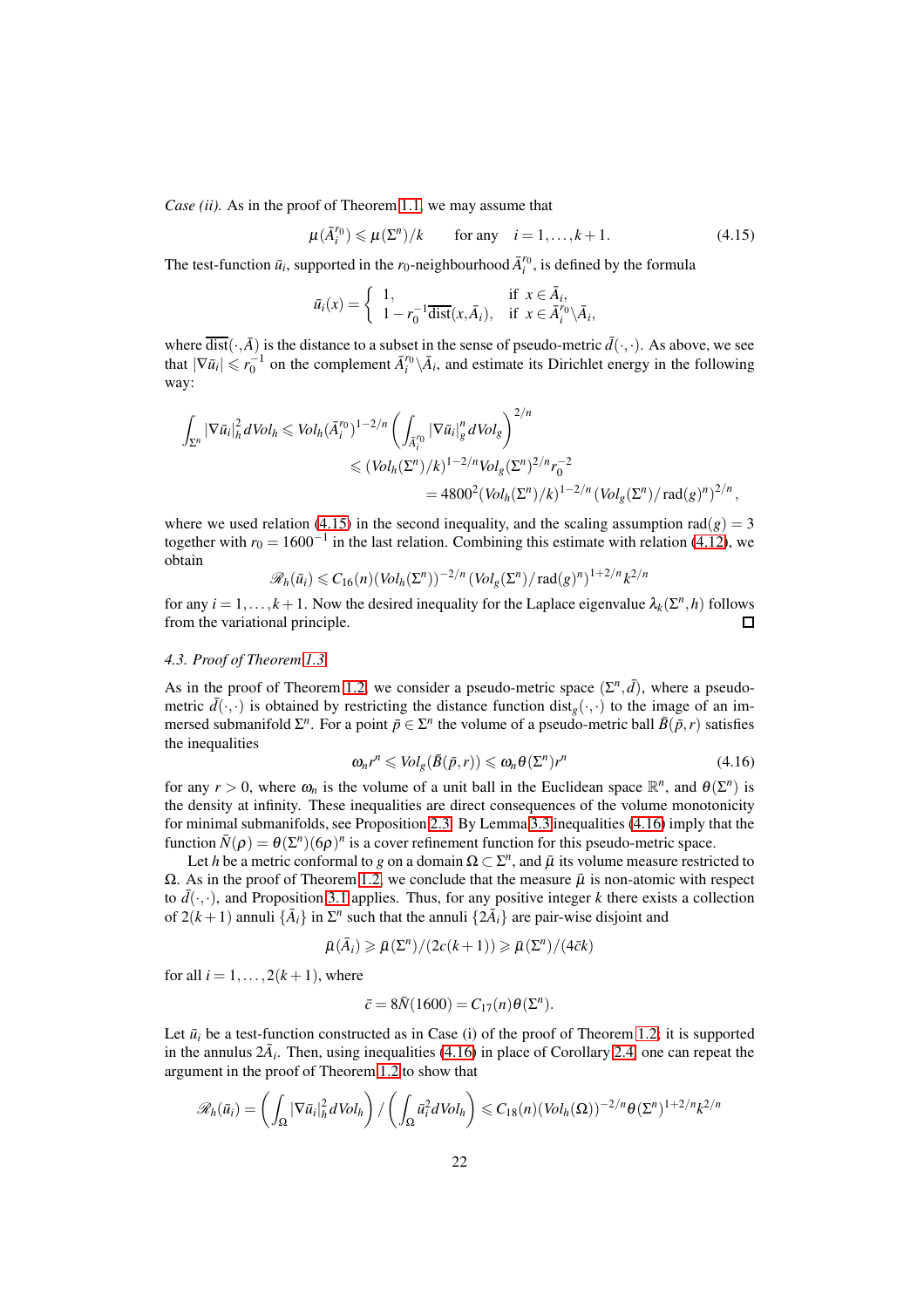for some  $k+1$  test-functions. Since these test-functions are supported in pair-wise disjoint sets, by the variational principle we obtain the corresponding inequalities for the Neumann eigenvalues  $\lambda_k(\Omega,h)$ .  $\Box$ 

# *4.4. Proof of Theorem [1.4](#page-4-0)*

The proof of the theorem uses ingredients from the proofs of both Theorems [1.1](#page-1-0) and [1.2.](#page-2-1) The idea is to apply Proposition [3.2](#page-13-1) to the metric space  $(M, \text{dist}_g)$  equipped with the push-forward measure  $\mu_* = \iota_* \text{Vol}_h$ , where  $\iota : \Sigma^n \to M$  is an immersion. The test-functions on  $\Sigma^n$  are obtained by pulling back the test-functions  $u_i$  that are used in the proof of Theorem [1.1,](#page-1-0) and their Dirichlet energies are estimated following the line of argument in the proof of Theorem [1.2.](#page-2-1)

In more detail, let *h* be a metric on  $\Sigma<sup>n</sup>$  conformal to *g*, and  $\mu_*$  the push-forward volume measure  $\iota_* \text{Vol}_h$ . It is straightforward to see that  $\mu$  is non-atomic. Scaling the metric *g* on *M*, we may assume that  $rad(g)$  equals three. Applying Proposition [3.2](#page-13-1) to the metric space  $(M, dist<sub>g</sub>)$ , for any positive integer *k* we obtain a collection of  $2(k+1)$  bounded Borel sets  $\{A_i\}$  in *M* such that

<span id="page-22-0"></span>
$$
\mu_*(A_i) \ge \mu_*(M)/(4ck)
$$
 for all  $i = 1,...,2(k+1),$  (4.17)

where  $c = 64N(1600)$ , the function  $N(\rho)$  is given by formula [\(4.1\)](#page-17-1), and one of the following possibilities hold:

- (i) either all the  $A_i$ 's are annuli, and the annuli  $2A_i$ 's are pair-wise disjoint and their outer radii are not greater than one,
- (ii) or the *r*<sub>0</sub>-neighbourhoods of the *A*<sup>*i*</sup>s, where *r*<sub>0</sub> = 1600<sup>-1</sup>, are pair-wise disjoint.

In the sequel we also use the notation  $\bar{A}_i$  for the Borel set  $\iota^{-1}(A_i)$  in  $\Sigma^n$ . Then, relation [\(4.17\)](#page-22-0) can be re-written in the form

<span id="page-22-1"></span>
$$
Vol_h(\bar{A}_i) \geqslant \frac{Vol_h(\Sigma^n)}{k} (256(1600)^m C_{11}(m) Vol_g(M) / \operatorname{rad}(g)^m)^{-1}
$$
(4.18)

for all  $i = 1, \ldots, 2(k + 1)$ . Now we briefly describe the arguments for the cases (i) and (ii), corresponding to the different properties of the sets *A<sup>i</sup>* .

*Case (i).* As in the proof of Theorem [1.1,](#page-1-0) without loss of generality we may assume that

$$
\mu_*(2A_i)\leqslant\mu_*(M)/(k+1)\leqslant\mu_*(M)/k
$$

for all  $i = 1, \ldots, k + 1$ . Let  $u_i$  be a test-function constructed in Case (i) in the proof of Theo-rem [1.1.](#page-1-0) By  $\bar{u}_i$  we denote the test-function supported in  $2\bar{A}_i = i^{-1}(2A_i)$ , given by  $\bar{u}_i = u_i \circ \bar{u}_i$ Note that the sets  $\bar{A}_i = i^{-1}(A_i)$  and  $2\bar{A}_i = i^{-1}(2\bar{A}_i)$  are annuli in the pseudo-metric space  $(\Sigma^n, \bar{d})$ , and using the notation in the proof of Theorem [1.2,](#page-2-1) our test-functions  $\bar{u}_i$  can be also described by formula [\(4.14\)](#page-20-2). In particular, we may repeat the argument in the proof of Theorem [1.2](#page-2-1) to obtain the estimate

$$
\int_{\Sigma^n} |\nabla \bar{u}_i|_h^2 dVol_h \leqslant 16 (Vol_h(\Sigma^n)/k)^{1-2/n} (Vol_g(\Sigma^n)/\operatorname{rad}(g)^n)^{2/n}
$$

for any  $i = 1, \ldots, k + 1$ . Combining the latter with relation [\(4.18\)](#page-22-1), we arrive at the following estimate for the Rayleigh quotient

$$
\mathscr{R}_{h}(\bar{u}_{i}) = \left(\int_{\Sigma^{n}} |\nabla \bar{u}_{i}|^{2} dVol_{h}\right) / \left(\int_{\Sigma^{n}} \bar{u}_{i}^{2} dVol_{h}\right)
$$
  
\n
$$
\leq C_{12}(m) (Vol_{h}(\Sigma^{n})/k)^{-2/n} (Vol_{g}(M)/\text{rad}(g)^{m}) (Vol_{g}(\Sigma^{n})/\text{rad}(g)^{n})^{2/n}
$$
  
\n
$$
= C_{12}(m) (Vol_{h}(\Sigma^{n}))^{-2/n} (Vol_{g}(M)/\text{rad}(g)^{m+2}) Vol_{g}(\Sigma^{n})^{2/n} k^{2/n}
$$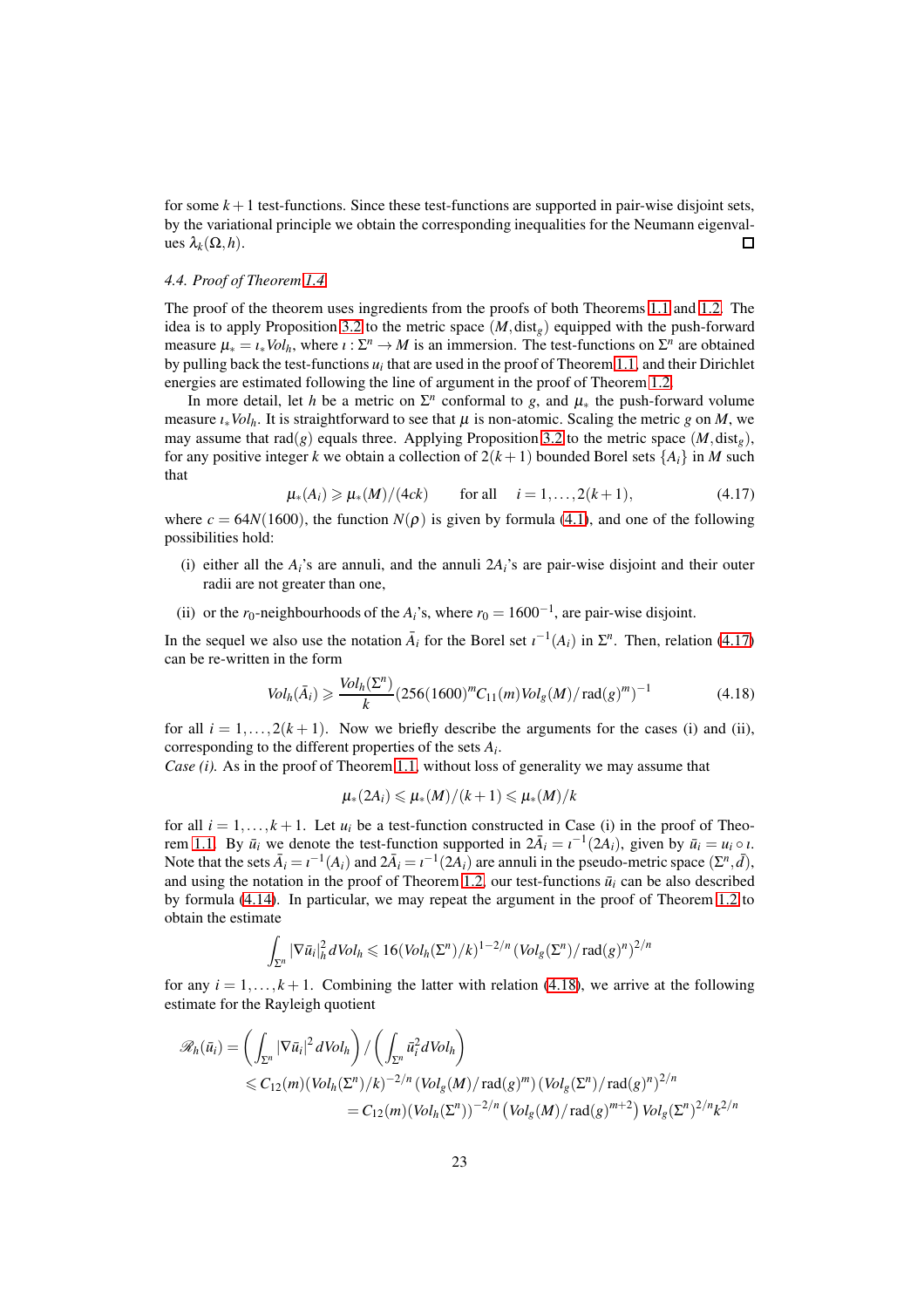for any  $i = 1, ..., k + 1$ . Since the  $\bar{u}_i$ 's are supported in the pair-wise disjoint sets  $2\bar{A}_i = i^{-1}(2A_i)$ in  $\Sigma^n$ , they form a  $W^{1,2}$ -orthogonal system, and the inequalities for  $\lambda_k(\Sigma^n, h)$  now follow from the variational principle.

*Case (ii).* As in the proof of Theorem [1.1,](#page-1-0) we may assume that

 $\mu_*(A_i^{r_0}) \le \mu_*(M)/k$  for any *i* = 1,...,*k* + 1.

Let  $u_i$  be a test-function constructed in Case (ii) in the proof of Theorem [1.1.](#page-1-0) By  $\bar{u}_i$  we denote the test-function supported in  $\bar{A}_i^{r_0} = i^{-1}(A_i^{r_0})$ , given by  $\bar{u}_i = u_i \circ i$ . As above, we see that

$$
|\nabla \bar{u}_i| \leq |\nabla (u_i \circ \iota)| \leq r_0^{-1} \qquad \text{on} \quad \iota^{-1}(A_i^{r_0} \backslash A_i),
$$

and arguing as in the proof of Theorem [1.2,](#page-2-1) we obtain

$$
\int_{\Sigma^n} |\nabla \bar{u}_i|_h^2 dVol_h \leq (Vol_h(\Sigma^n)/k)^{1-2/n} Vol_g(\Sigma^n)^{2/n} r_0^{-2}
$$
  
=  $4800^2 (Vol_h(\Sigma^n)/k)^{1-2/n} (Vol_g(\Sigma^n)/\text{rad}(g)^n)^{2/n}.$ 

Combining the latter with relation [\(4.18\)](#page-22-1), we arrive at the following estimate

$$
\mathscr{R}_{h}(\bar{u}_{i}) \leq C_{13}(m)(Vol_{h}(\Sigma^{n})/k)^{-2/n} (Vol_{g}(M)/\text{rad}(g)^{m}) (Vol_{g}(\Sigma^{n})/\text{rad}(g)^{n})^{2/n}
$$
  
=  $C_{13}(m)(Vol_{h}(\Sigma^{n}))^{-2/n} (Vol_{g}(M)/\text{rad}(g)^{m+2}) Vol_{g}(\Sigma^{n})^{2/n} k^{2/n}$ 

for any  $i = 1, ..., k + 1$ , and the inequalities for  $\lambda_k(\Sigma^n, h)$  now follow from the variational principle.  $\Box$ 

## *4.5. Proof of Theorem [1.5](#page-4-1)*

As in the proof of Theorem [1.4,](#page-4-0) the strategy is to apply Proposition [3.2](#page-13-1) to the metric space  $(M, dist_g)$  equipped with the push-forward measure  $\mu_* = \iota_* Vol_h$ , where  $\iota : \Sigma^n \to M$  is an immersion. However, using the lower Ricci curvature bound, we can construct a different, from the one used before, small cover refinement function on  $(M, dist_g)$ .

In more detail, a standard application of the Bishop-Gromov relative volume comparison theorem for spaces with a lower Ricci curvature bound, see [\[9\]](#page-26-16), yields the inequality

<span id="page-23-0"></span>
$$
\frac{Vol_{g}(B(p,R))}{Vol_{g}(B(p,r))} \leqslant \left(\frac{R}{r}\right)^{m} e^{(m-1)\sqrt{\kappa}R}
$$
\n(4.19)

for any  $0 < r \le R$ , where  $B(p, t)$  stands for a metric ball of radius  $t > 0$  in the space  $(M, \text{dist}_g)$ . Scaling the metric *g* on *M*, we may assume that

<span id="page-23-2"></span>
$$
\min\left\{\frac{1}{\sqrt{\kappa}}, \text{rad}(g)\right\} = 3. \tag{4.20}
$$

Using relation [\(4.19\)](#page-23-0), we can repeat the argument in the proof of Lemma [3.3](#page-14-1) to conclude that the function

$$
N_0(\rho) = (6\rho)^m e^{(m-1)}.
$$

is a small cover refinement function on  $(M, dist<sub>e</sub>)$ .

Now let *h* be a metric on  $\Sigma^n$  conformal to *g*, and  $\mu_*$  be the push-forward measure  $\iota_* Vol_h$ . As in the proof of Theorem [1.4,](#page-4-0) the measure  $\mu_*$  is non-atomic and Proposition [3.2](#page-13-1) applies to the metric space  $(M, dist<sub>g</sub>)$ . Thus, for any positive integer *k* we can find a collection of  $3(k + 1)$ bounded Borel sets  $\{A_i\}$  in *M* such that

<span id="page-23-1"></span>
$$
\mu_*(A_i) \ge \mu_*(M)/(3c(k+1)) \ge \mu_*(M)/(6ck)
$$
\n(4.21)

for all  $i = 1, ..., 3(k + 1)$ , where  $c = 64N_0(1600)$ , and one of the following possibilities occur: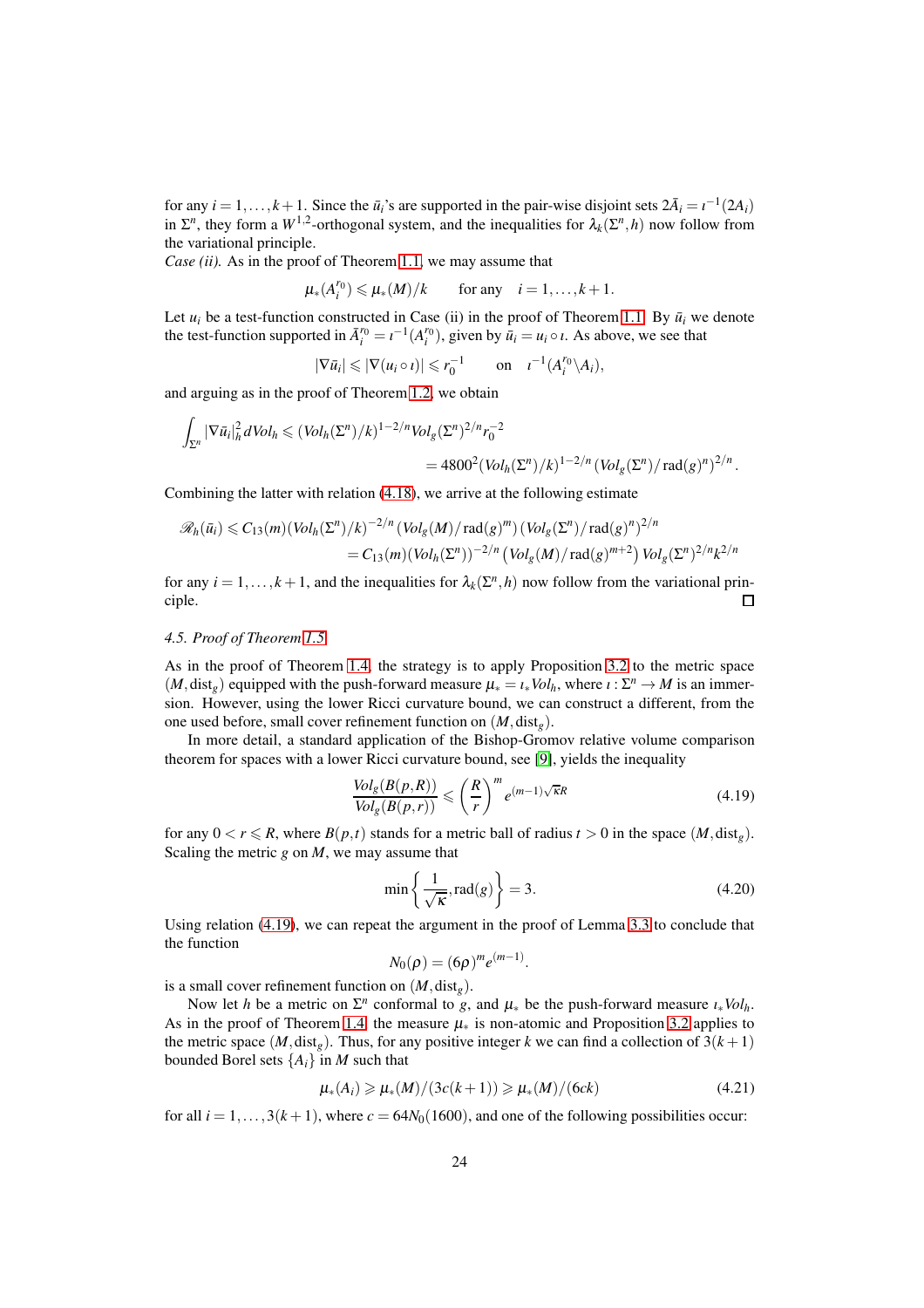- (i) either all the  $A_i$ 's are annuli, and the annuli  $2A_i$ 's are pair-wise disjoint and their outer radii are not greater than one,
- (ii) or the *r*<sub>0</sub>-neighbourhoods of the *A*<sup>*i*</sup>s, where *r*<sub>0</sub> = 1600<sup>-1</sup>, are pair-wise disjoint.

Using the notation  $\bar{A}_i$  for the Borel set  $\iota^{-1}(A_i)$  in  $\Sigma^n$ , relation [\(4.21\)](#page-23-1) can be re-written in the form

<span id="page-24-0"></span>
$$
Vol_h(\bar{A}_i) \geqslant \frac{Vol_h(\Sigma^n)}{k} C_{19}(m) \tag{4.22}
$$

for all  $i = 1, ..., 3(k + 1)$ . Now we consider the cases (i) and (ii). *Case (i).* As in the proof of Theorem [1.1,](#page-1-0) without loss of generality we may assume that

$$
\mu_*(2A_i)\leqslant\mu_*(M)/(k+1)\leqslant\mu_*(M)/k
$$

for all  $i = 1, ..., k + 1$ . Let  $\bar{u}_i$  be a test-function supported in  $\iota^{-1}(2A_i)$  from the proof of Theo-rem [1.4,](#page-4-0) see Case (i). As was shown there, the Dirichlet energy of  $\bar{u}_i$  satisfies the inequality

$$
\int_{\Sigma^n} |\nabla \bar{u}_i|_h^2 dVol_h \leq 16 (Vol_h(\Sigma^n)/k)^{1-2/n} (Vol_g(\Sigma^n)/\operatorname{rad}(g)^n)^{2/n}
$$

for any  $i = 1, \ldots, k+1$ ; the argument uses the inequality rad( $g$ )  $\geq 3$ , see relation [\(4.20\)](#page-23-2). Combining this estimate with relation [\(4.22\)](#page-24-0), we obtain

$$
\mathscr{R}_h(\bar{u}_i) = \left( \int_{\Sigma^n} |\nabla \bar{u}_i|_h^2 dVol_h \right) / \left( \int_{\Sigma^n} \bar{u}_i^2 dVol_h \right) \leq C_{20}(m) (Vol_h(\Sigma^n))^{-2/n} (Vol_g(\Sigma^n)/\operatorname{rad}(g)^n)^{2/n} k^{2/n}
$$

for any  $i = 1, \ldots, k + 1$ . Now by the variational principle we conclude that

$$
\lambda_k(\Sigma^n,h) \text{Vol}_h(\Sigma^n)^{2/n} \leqslant C_{20}(m) \operatorname{rad}(g)^{-2} \text{Vol}_g(\Sigma^n)^{2/n} k^{2/n}.
$$

*Case (ii).* Denote by v the push-forward measure  $\iota_* \text{Vol}_g$  on *M*. Since all sets  $A_i$  are pair-wise disjoint, we can choose  $(k+1)$  sets such that

<span id="page-24-1"></span>
$$
\mu_*(A_i^{r_0}) \leqslant \mu_*(M)/k \qquad \text{and} \qquad \nu(A_i^{r_0}) \leqslant \nu(M)/k. \tag{4.23}
$$

Indeed, there exists at least  $2(k+1)$  sets such that the first inequalities occur. Among theses sets we can choose further  $(k+1)$  sets such that the second inequalities for the measure v hold. With-out loss of generality, we may assume that both inequalities in [\(4.23\)](#page-24-1) hold for  $i = 1, \ldots, k + 1$ . Let  $\bar{u}_i$  be a test-function supported in  $\bar{A}_i^{r_0} = i^{-1}(A_i^{r_0})$  from the proof of Theorem [1.4,](#page-4-0) see Case (ii). Recall that its gradient satisfies the relation  $|\nabla \bar{u}_i| \le r_0^{-1}$  on  $i^{-1}(A_i^{r_0} \setminus A_i)$ . Thus, we obtain

$$
\int_{\Sigma^n} |\nabla \bar{u}_i|_h^2 dVol_h \leqslant Vol_h (\bar{A}_i^{r_0})^{1-2/n} \left( \int_{\bar{A}_i^{r_0}} |\nabla \bar{u}_i|_g^n dVol_g \right)^{2/n}
$$
  
\n
$$
\leqslant Vol_h (\bar{A}_i^{r_0})^{1-2/n} Vol_g (\bar{A}_i^{r_0})^{2/n} r_0^{-2} \leqslant (Vol_h (\Sigma^n)/k)^{1-2/n} (Vol_g (\Sigma^n)/k)^{2/n} r_0^{-2}
$$
  
\n
$$
= \frac{4800^2}{k} Vol_h (\Sigma^n)^{1-2/n} Vol_g (\Sigma^n)^{2/n} \max \{ \kappa, \text{rad}(g)^{-2} \},
$$

where we used relations  $(4.23)$  in the third inequality, and the scaling assumption  $(4.20)$  in the last equality. Combining this estimate with relation [\(4.22\)](#page-24-0), we obtain

$$
\mathscr{R}_h(\bar{u}_i) \leqslant C_{21}(m) \text{Vol}_h(\Sigma^n)^{-2/n} \text{Vol}_g(\Sigma^n)^{2/n} \max\{\kappa, \text{rad}(g)^{-2}\}\
$$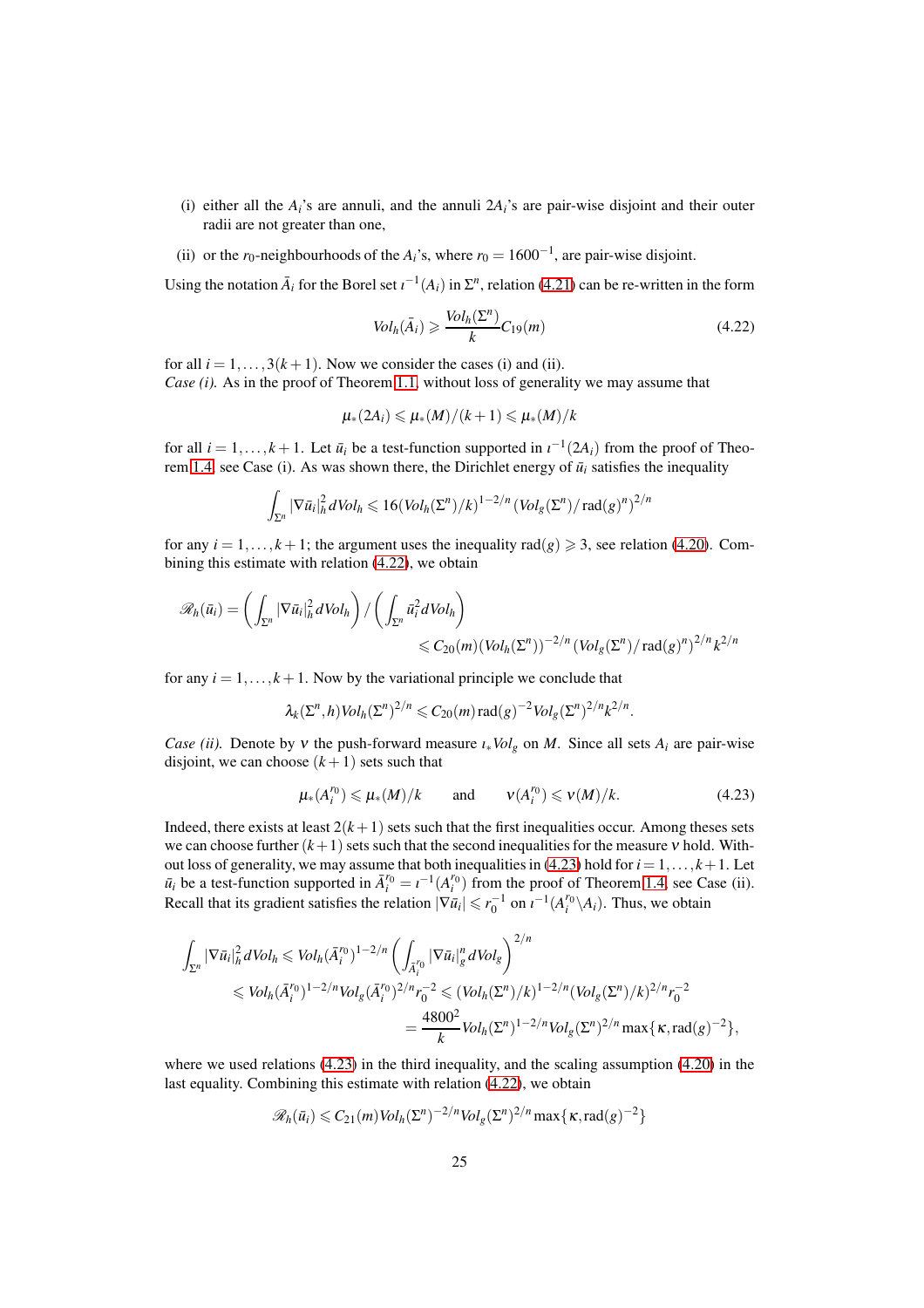for any  $i = 1, \ldots, k+1$ . Applying the variational principle, we get the inequalities

$$
\lambda_k(\Sigma^n,h) \text{Vol}_h(\Sigma^n)^{2/n} \leqslant C_{21}(m) \text{Vol}_g(\Sigma^n)^{2/n} \max\{\kappa,\text{rad}(g)^{-2}\}.
$$

Comparing the latter with the eigenvalue inequalities in Case (i) above, we conclude that in both cases the Laplace eigenvalues  $\lambda_k(\Sigma^n, h)$  satisfy

$$
\lambda_k(\Sigma^n, h) Vol_h(\Sigma^n)^{2/n} \leqslant C_8(m) \max\{\kappa, \text{rad}(g)^{-2} k^{2/n}\} Vol_g(\Sigma^n)^{2/n}
$$

for any  $k \ge 1$ , where  $C_8(m)$  equals max $\{C_{20}(m), C_{21}(m)\}.$ 

## <span id="page-25-0"></span>A. Appendix: Croke's bounds for higher Laplace eigenvalues

The purpose of this appendix is to give a proof of the following statement.

<span id="page-25-1"></span>Proposition A.1. *Let* (*M*,*g*) *be a closed Riemannian manifold of dimension m. Then its Laplace eigenvalues*  $\lambda_k(g)$  *satisfy the inequalities* 

$$
\lambda_k(g) \leqslant C_3(m) \frac{\text{Vol}_g(M)^2}{\text{conv}(g)^{2m+2}} k^{2m}
$$

*for any*  $k \ge 1$ *, where* conv(*g*) *is the convexity radius of*  $(M, g)$ *, and*  $C_3(m)$  *is the constant that depends on the dimension m only.*

For  $k = 1$  the inequality in Proposition [A.1](#page-25-1) is due to Croke [\[17,](#page-26-2) Corollary 19]. Its proof is based on the following upper bound for the first Dirichlet eigenvalue of a geodesic ball *B*(*p*,*r*) in *M*:

<span id="page-25-2"></span>
$$
\lambda_0(B(p,r)) \leqslant \bar{C}_3(m) \frac{\text{Vol}_g(B(p,r))^2}{r^{2m+2}},\tag{A.1}
$$

where  $0 < r \leq \text{conv}(g)$ , and  $\overline{C}_3(m)$  is a constant that depends on *m* only, see [\[17,](#page-26-2) Theorem 18]. Below we demonstrate how inequality [\(A.1\)](#page-25-2) can be used to prove Proposition [A.1.](#page-25-1)

*Proof of Proposition [A.1.](#page-25-1)* Pick an arbitrary point  $p \in M$ , and let q be a point from the cut locus of *p*. Thus, we have

$$
dist_g(p,q) \geqslant inj(g) \geqslant conv(g).
$$

Denote by *L* the distance dist<sub>*e*</sub>(*p*,*q*), and let  $\gamma$ : [0,*L*]  $\rightarrow$  *M* be a shortest unit speed geodesic joining *p* and *q*. For a given positive integer *k* consider geodesic balls  $B(p_i, r)$ , where  $r = L/(4k)$ , the *p<sub>i</sub>*'s are the points  $\gamma(iL/(2k))$  on the geodesic  $\gamma$ , and  $i = 0, \ldots, 2k$ . It is straightforward to see that these balls are pair-wise disjoint, and hence,

$$
\sum_{i=0}^{2k} Vol_g(B(p_i,r)) \leq Vol_g(M).
$$

Thus, there exists at least  $(k+1)$  points  $p_i$  such that

$$
Vol_g(B(p_i, r)) \leqslant Vol_g(M)/(k+1) \leqslant Vol_g(M)/k.
$$

Combining the last inequality with Croke's inequality [\(A.1\)](#page-25-2), we obtain

$$
\lambda_0(B(p_i,r))\leqslant \bar{C}_3(m)\frac{(\hbox{Vol}_g(M)/k)^2}{r^{2m+2}}\leqslant 4^{2m+2}C_3(m)\frac{\hbox{Vol}_g(M)^2}{\hbox{conv}(g)^{2m+2}}k^{2m},
$$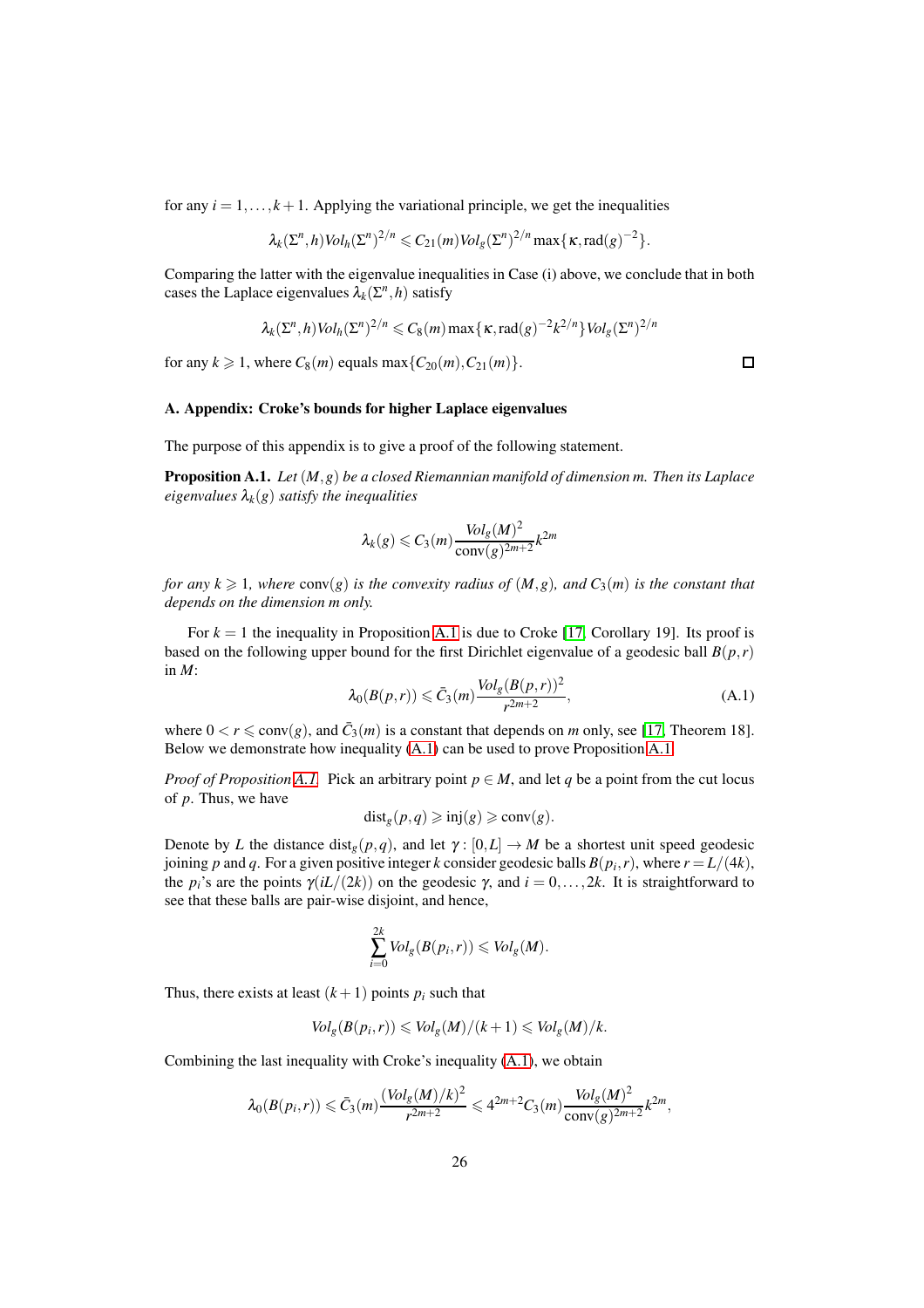where in the last inequality we used the relation  $r \geq \text{conv}(g)/(4k)$ . Now let  $\varphi_i$  be a Dirichlet  $\lambda_0$ -eigenfunction on the ball  $B(p_i, r)$  extended to M, by setting it to be equal to zero on the complement  $M \setminus B(p_i, r)$ . The above inequalities show that the Rayleigh quotients on *M* of at least  $(k+1)$  such functions  $\varphi_i$  satisfy the inequality

$$
\mathscr{R}_g(\varphi_i) \leqslant C_3(m) \frac{\text{Vol}_g(M)^2}{\text{conv}(g)^{2m+2}} k^{2m},
$$

where we set  $C_3(m) = 4^{2m+2} \bar{C}_3(m)$ . Since the supports of these  $\varphi_i$ 's are disjoint, by the variational principle we conclude that the desired inequalities for the Laplace eigenvalues  $\lambda_k(g)$  hold indeed.  $\Box$ 

## <span id="page-26-14"></span>References

- [1] Abresch, U., Meyer, W. T. *Injectivity radius estimates and sphere theorems.* Comparison geometry (Berkley, CA, 1993-94), 1–47, Math. Sci. Res. Inst. Pub. 30, Cambridge, 1997.
- <span id="page-26-8"></span><span id="page-26-6"></span>[2] Anderson, M. T. *Complete minimal varietes in hyperbolic space.* Invent. Math. 69 (1982), 477–494.
- [3] Anderson, M. T. *The compactification of a minimal submanifold in Euclidean space by the Gauss map.* IHES preprint, 1984.
- <span id="page-26-1"></span>[4] Bérard, P., Besson, G. *Remarque sur un article de Marcel Berger: «Sur une inégalité universelle pour la première valeur propre du laplacien».* Bull. Soc. Math. France 108 (1980), 333–336.
- <span id="page-26-0"></span>[5] Berger, M. *Une inégalité universelle pour la première valeur propre du laplacien.* Bull. Soc. Math. France 107 (1979), 3–9.
- <span id="page-26-3"></span>[6] Berger, M. *Une borne inférieure pour le volume d'une variété riemannienne en fonction du rayon d'injectivité.* Ann. Inst. Fourier 30 (1980), 259–265.
- <span id="page-26-15"></span>[7] Brendle, S., Schoen, R. *Sphere theorems in geometry.* Surveys in differential geometry. Vol. XIII, 49–84. Int. Press, MA, 2009.
- <span id="page-26-16"></span><span id="page-26-5"></span>[8] Buser, P. *Beispiele für* <sup>λ</sup><sup>1</sup> *auf kompakten Mannigfaltigkeiten.* Math. Z. 165 (1979), 107–133.
- [9] Chavel, I. *Riemannian geometry. A modern introduction.* Second edition. Cambridge Studies in Advanced Mathematics, 98. Cambridge University Press, Cambridge, 2006. xvi+471 pp.
- <span id="page-26-9"></span>[10] Cheng, S. Y., Li, P., Yau, S.-T. *Heat equations on minimal submanifolds and their applications.* Amer. J. Math. 106 (1984), 1033–1065.
- <span id="page-26-11"></span>[11] Cheng, S. Y., Tysk, J. *Schrödinger operators and index bounds for minimal submanifolds.* Rocky Mountain J. Math. 24 (1994), 977–996.
- <span id="page-26-12"></span><span id="page-26-7"></span>[12] Chern, S.-S., Osserman, R. *Complete minimal surfaces in* E *<sup>N</sup>.* J. d'Analyse Math. 19 (1967), 15–34.
- <span id="page-26-13"></span>[13] Chodosh, O., Mantoulidis, C. *Minimal hypersurfaces with arbitrarily large area.* [arXiv:1901.05893.](http://arxiv.org/abs/1901.05893)
- [14] Choi, H. I., Wang, A. N. *A first eigenvalue estimate on minimal hypersurfaces.* J. Differential Geometry 18 (1983), 559–562.
- <span id="page-26-17"></span>[15] Colbois, B., El Soufi, A., Girouard, A. *Isoperimetric control of the spectrum of a compact hypersurface.* J. Reine Angew. Math. 683 (2013), 49–65.
- <span id="page-26-4"></span>[16] Colbois, B., Maerten, D. *Eigenvalues estimate for the Neumann problem of a bounded domain.* J. Geom. Anal. 18 (2008), 1022–1032.
- <span id="page-26-2"></span>[17] Croke, C. *Some isoperimetric inequalities and eigenvalue estimates.* Ann. Sci. École Norm. Sup. (4) 13 (1980), 419–435.
- <span id="page-26-10"></span>[18] El Soufi, A., Harrell II, E. M. Ilias, S. *Universal inequalities for the eigenvalues of Laplace and Schrödinger operators on submanifolds.* Trans. Amer. Math. Soc. 361 (2009), 2337–2350.